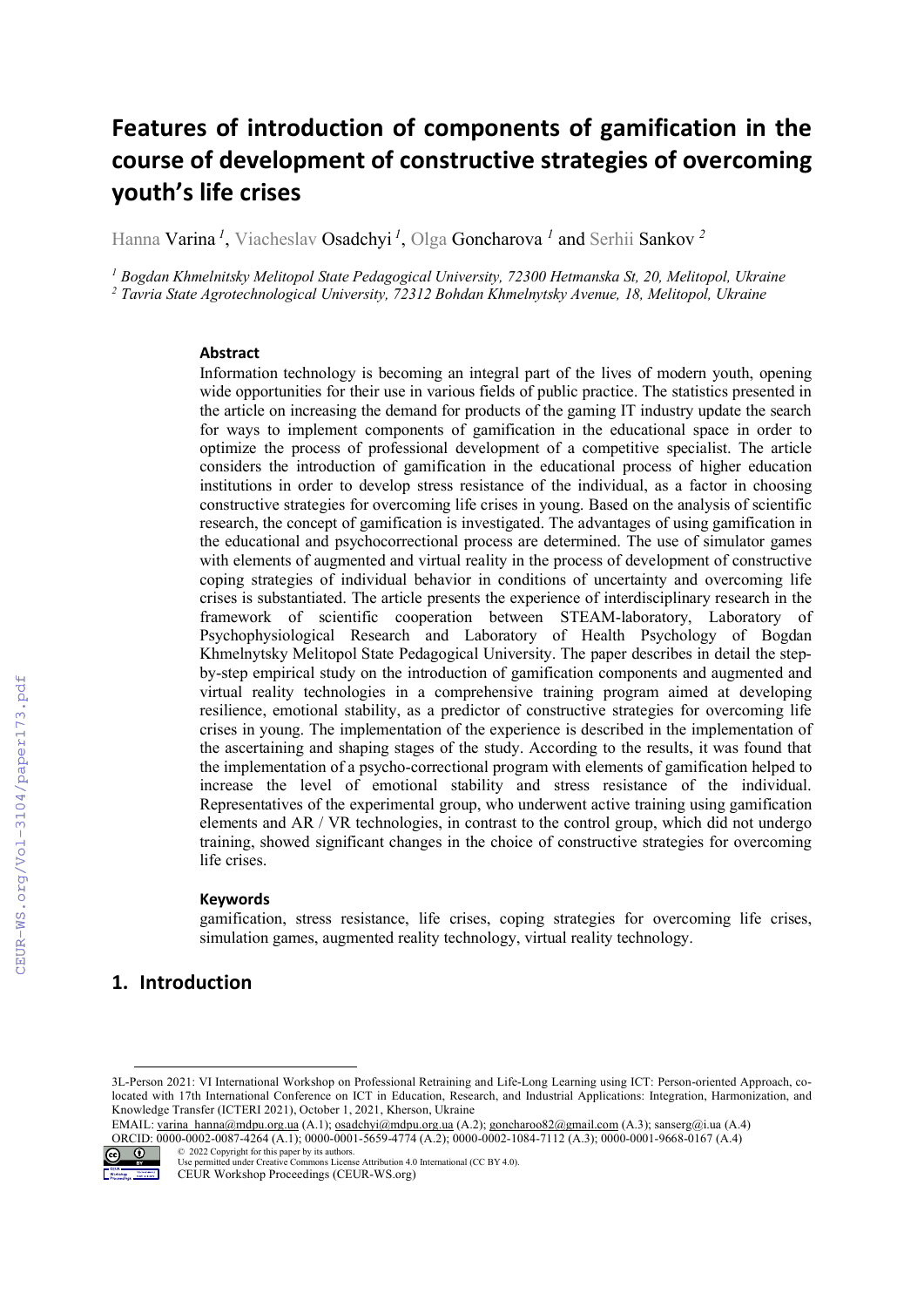Trends in the development of modern society, enhancement of computer technologies, globalization and informatization affect all spheres of social life, including higher education. The significance, aim and mission of modern education is not just the acquisition of basic knowledge and development of necessary competencies, it is the also a development of a cultural code, an independent approach to the acquisition of new knowledge, cultural values, new forms and activities. Information culture and awareness of the use of innovative augmented reality elements are some of the most important and basic competences in the process of training of future specialists, who are competitive, capable of self-realization, professional and emotional stability in the world of unstable socio-economic conditions of society. The use of the opportunities of augmented reality and simulation games in education and psychological practice can regenerate the process of visual perception of necessary information, simultaneously involving person's cognitive and sensory systems in this process. Reproduction of some processes for visual representation in real dimensions gives an opportunity for complex perception and holistic immersion into the phenomenon under study  $[1]$ .

The key characteristics of the modern educational process in education are: digitalization of the educational environment with a focus on the individualization of the educational process; development of adaptive technologies, technologies of electronic and mobile learning, means of identification and personalized access. All these characteristics contribute to the design of educational process models based on the development of the individual educational route of a student [2]. Change of processes and protocols for the formation and dissemination of new knowledge contributes to the design of open architecture of the educational environment, construction of the model of open education. Open access to modern information technologies changes people's lives for the better, contributes to the transformation of the education system, increases productivity and competitiveness of any country in the world market.

At the current stage of the development of informative society there are main educational trends, including remote and mobile learning, MOOC, augmented reality, cloud LMS, personalization, BigData, gamification, which can change not only the content of education, but also affect its quality undoubtedly. Gamification or gaming is expanding to all spheres of life. The modern system of education in the conditions of transformational changes is at the top of implementing acquisition of the scientific and technological progress. Five educational trends that are reported by Forbes magazine: remote education, personalization, gamification, interactive textbooks, video game learning – four of them are gamification. Recently, global IT companies are working on gamification actively to improve existing educational platforms and to create new game training programs for use in open information and educational environment.

Nowadays, the most famous are Classcraft, Minecraft: Education Edition, Power Point Quick Starter, Paint 3D, LinguaLeo, Lego Education WeDo 2.0., SimCity, etc. These products have become an integral tool for educators in the context of digitalization and blended learning [3]. According to the statictics for 2020 fiscal year, the video game industry's total revenue forecast is \$ 159.3 billion and the number of players is \$ 2.7 billion. Regarding Ukraine, there is the latest data for 2018 from Newzoo. According to their information, video game profits in Ukraine was \$ 161 million. According to the survey, the most active users of the gaming industry are young people under the age of 25, that is 72% of all respondents of different age. The relevance of the implementing of gamification's elements in to the higher education system is proved by the international project "GameHubcollaboration of universities and gaming industry enterprises in Ukraine" that is aimed to form GameHub infrastructure in Higher Educational Establishments in Ukraine (project partners). It will give an opportunity to involve interested people in learning and to improve required skills and competencies in the gaming industry.

But the issue of the research of impact of innovative components of gamification, AR technologies on the mental characteristics and adaptive abilities of the individual remains quite extensive and uncovered. A number of issues related to the identification of the features of the use of modern simulation games for the development or stimulation of certain mental functions raises the need to create a continuum of multidisciplinary research programs. The urgent issues are to determine the features of the impact of simulation games on the future specialist's psychological features, in order to improve the capacity and construction of a new paradigm for future professionals' training, taking into account changing conditions of existence of modern society.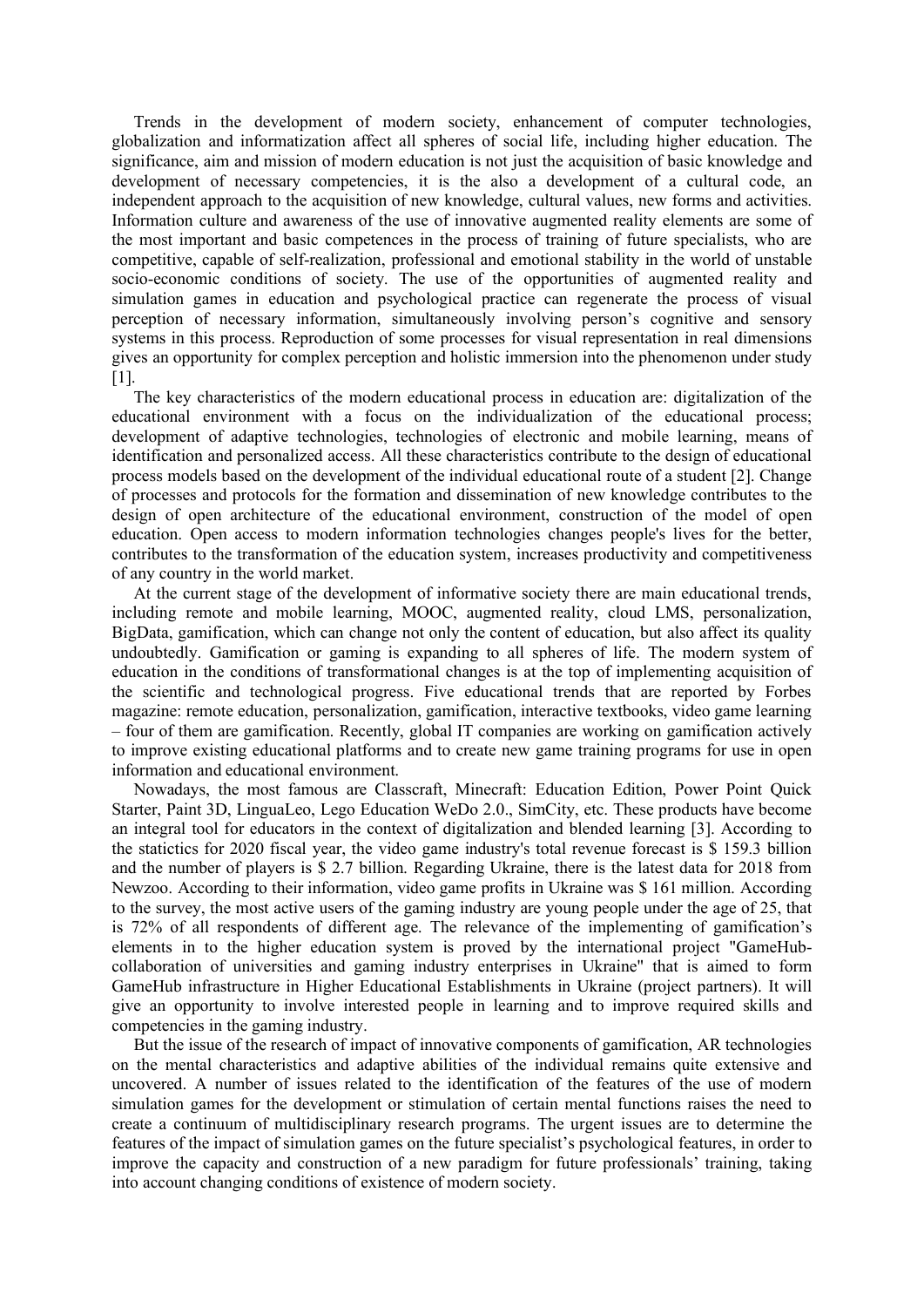# 2. Literature Review

The term, methods and basic principles of gamification came to us from foreign research and they were related to the business sphere, although not limited to it. Karl Kapp's studies were particular fundamental, who changed the approaches and methods of the learning process thanks to gamification [4]. The significant potential of using game mechanisms in a non-game context and particularly educational has become a common practice and an extremely effective learning tool, which has attracted the attention of domestic researchers. The theory and practice of gamification are presented in the works of Kevin Werbach and Dan Hunter, in which scientists confirm that "entertainment is an extremely valuable tool for solving serious business problems related to marketing, efficiency, innovation, customer engagement, staffing and stable development" [5]. Deterding S. explored general concepts of human-computer interaction to find out where the term "gamification" came from [6]. Yu-kai Chou studied the motivational component of gamification [7]. The stages of creating a gamified system are considered in detail by Janaki Mythily Kumar and Mario Herger [8]. The experience of using video games during learning is viewed in a series of articles by Shapiro J. The author is a supporter of the use of game methods in the educational process, but he emphasizes that "it is always necessary to explain to students how and why the game fits into the general learning context [9].

On the other hand, game designer Koster R. sees learning as an integral part of the game [10]. Domestic scientists attach special importance to updating the process of implementing into the higher education system. As part of optimizing the implementation of the competency approach in the process of professional training of the future professionals in the context of digitalization of education, scientists suggest the implementation of game stimulators to develop soft skills competencies. Researchers present the possibilities of using the game simulator Game Dev Tycoon for the development of professional soft skills in future software engineers in higher education, describe in detail how students can develop professional soft skills in the process of using game simulators [11]. Bugaeva V. Yu. considers general information on the use of game tools in non-game educational process and emphasizes the positive impact of gamification in higher education that increases the competitiveness of future professionals [12]. Our theoretical review lets us say that the scope of researches related to serious video games at the international level is quite wide. One of the priority areas of the gaming industry is the introduction of elements of AR / VR-technologies, which allows to bring game markers closer to reality, promotes better visualization and perception of virtual images. Analyzing the latest innovative approaches and models of the use of augmented reality components in education, we should pay attention to S. Litvinova's research, aimed at the introduction of cognitive tasks using computer modeling as a determinant of increasing students' cognitive activity [13]. It is worth mentioning O. Pinchuk, V. Tkachenko, O. Burov's research, which is aimed at comparative analysis of the use of mobile applications as elements of creating cognitive tasks for students in the process of natural and mathematical disciplines learning [14]. In the framework of interdisciplinary research we have to take into account scientific analysis of the effectiveness of the use of search algorithms of learning based on cognitive visualization (L. Bilousova, L. Gryzun, N. Zhytienova, V. Pikalova) [15] and the experience of implementing an innovative approach while providing a support for pedagogical interventions in information technologies for education based on Bayesian networks (J. P. Martínez Bastida, E. Gavrilenko, A. Chukhray) [16]. Theoretical analysis of the research results on the impact of integrative combination of game technologies and AR / VRtechnologies on psychological features and human conditions is presented in Table 1.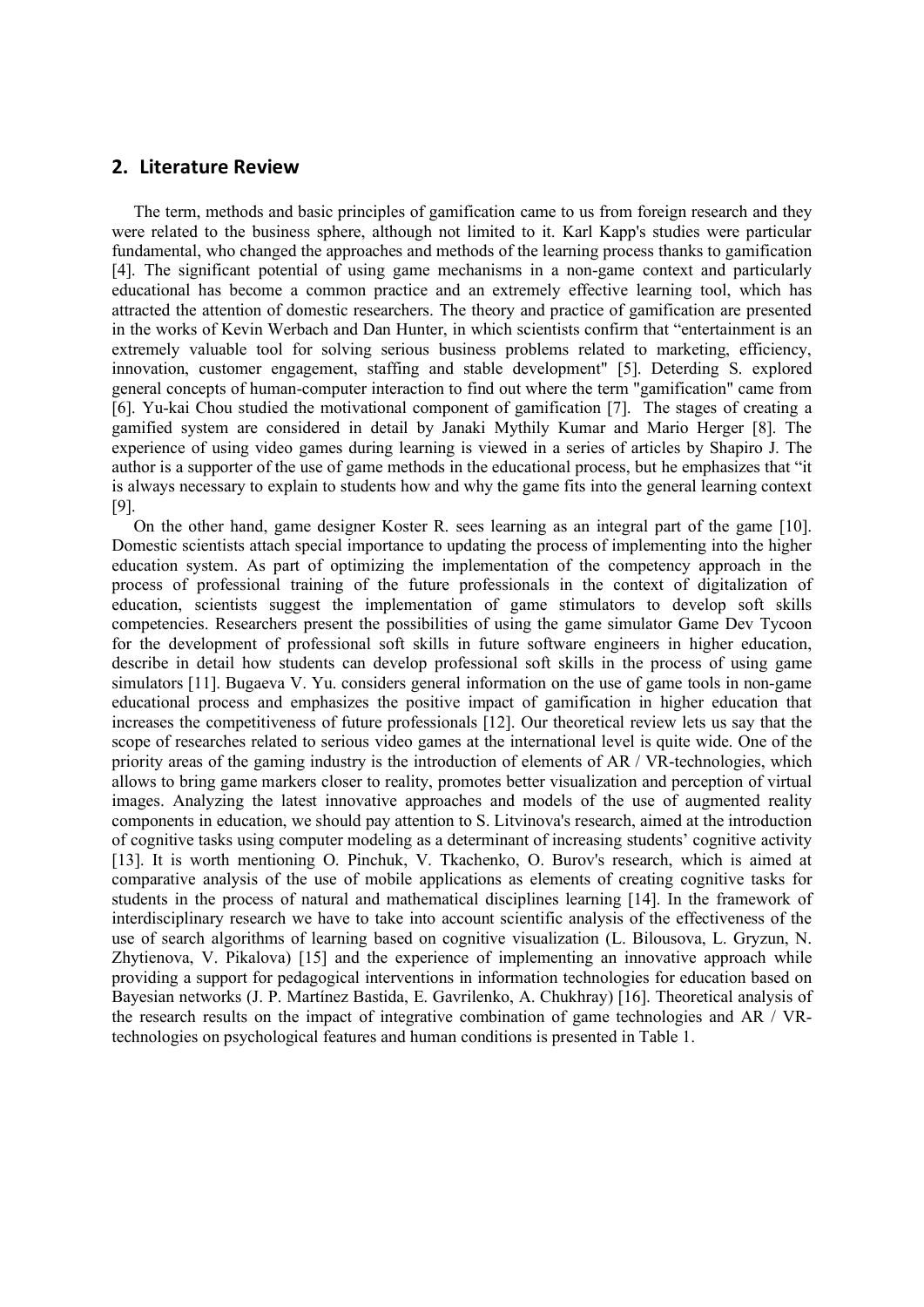# Table 1

Analysis of modern research on the impact of game technology, augmented reality on emotional states and physiological characteristics of the individual in the process of overcoming life crises and stressful situations (foreign experience)  $\blacksquare$ 

| Róbert Sabo,<br>Designing database<br>The aim of this study was to provide a methodological<br>Jakub Rajčáni,<br>of speech under<br>foundation for creating language database under<br>Marian Ritomský<br>stress using a<br>pressure that could be used in future experiments<br>simulation in<br>focused on the research of speech under stress. To<br>(2018)<br>virtual reality<br>trigger stress-related language changes, speakers<br>participate in a virtual reality simulation of roller<br>coaster riding. Heart rate and skin resistance are<br>monitored as body features, whereas subjective<br>experience is monitored using the Stress and Excitation<br>List (SACL) [17].<br>The development of sensory technology helps to raise<br>Chelsea Dobbins,<br>Life-logging<br>A<br>Platform<br>Towards<br>awareness of physiological states associated with<br>Stephen<br>Fairclough, Paulo<br><b>Detecting Negative</b><br>negative emotions and this technology is aimed at the<br>Lisboa, Félix<br><b>Emotions in</b><br>development of effective strategies for overcoming<br>Fernando<br>Everyday Life using<br>stressors. Smartphones and other devices use several<br>González Navarro<br><b>Wearable Devices</b><br>built-in sensors that are able to capture everyday<br>(2018)<br>behavior on an ongoing basis that can provide a basis<br>for self-reflection and understanding. The authors<br>describe a mobile life-logging platform that uses |
|-----------------------------------------------------------------------------------------------------------------------------------------------------------------------------------------------------------------------------------------------------------------------------------------------------------------------------------------------------------------------------------------------------------------------------------------------------------------------------------------------------------------------------------------------------------------------------------------------------------------------------------------------------------------------------------------------------------------------------------------------------------------------------------------------------------------------------------------------------------------------------------------------------------------------------------------------------------------------------------------------------------------------------------------------------------------------------------------------------------------------------------------------------------------------------------------------------------------------------------------------------------------------------------------------------------------------------------------------------------------------------------------------------------------------------------------------------------------------|
|                                                                                                                                                                                                                                                                                                                                                                                                                                                                                                                                                                                                                                                                                                                                                                                                                                                                                                                                                                                                                                                                                                                                                                                                                                                                                                                                                                                                                                                                       |
|                                                                                                                                                                                                                                                                                                                                                                                                                                                                                                                                                                                                                                                                                                                                                                                                                                                                                                                                                                                                                                                                                                                                                                                                                                                                                                                                                                                                                                                                       |
|                                                                                                                                                                                                                                                                                                                                                                                                                                                                                                                                                                                                                                                                                                                                                                                                                                                                                                                                                                                                                                                                                                                                                                                                                                                                                                                                                                                                                                                                       |
|                                                                                                                                                                                                                                                                                                                                                                                                                                                                                                                                                                                                                                                                                                                                                                                                                                                                                                                                                                                                                                                                                                                                                                                                                                                                                                                                                                                                                                                                       |
|                                                                                                                                                                                                                                                                                                                                                                                                                                                                                                                                                                                                                                                                                                                                                                                                                                                                                                                                                                                                                                                                                                                                                                                                                                                                                                                                                                                                                                                                       |
|                                                                                                                                                                                                                                                                                                                                                                                                                                                                                                                                                                                                                                                                                                                                                                                                                                                                                                                                                                                                                                                                                                                                                                                                                                                                                                                                                                                                                                                                       |
|                                                                                                                                                                                                                                                                                                                                                                                                                                                                                                                                                                                                                                                                                                                                                                                                                                                                                                                                                                                                                                                                                                                                                                                                                                                                                                                                                                                                                                                                       |
|                                                                                                                                                                                                                                                                                                                                                                                                                                                                                                                                                                                                                                                                                                                                                                                                                                                                                                                                                                                                                                                                                                                                                                                                                                                                                                                                                                                                                                                                       |
|                                                                                                                                                                                                                                                                                                                                                                                                                                                                                                                                                                                                                                                                                                                                                                                                                                                                                                                                                                                                                                                                                                                                                                                                                                                                                                                                                                                                                                                                       |
|                                                                                                                                                                                                                                                                                                                                                                                                                                                                                                                                                                                                                                                                                                                                                                                                                                                                                                                                                                                                                                                                                                                                                                                                                                                                                                                                                                                                                                                                       |
|                                                                                                                                                                                                                                                                                                                                                                                                                                                                                                                                                                                                                                                                                                                                                                                                                                                                                                                                                                                                                                                                                                                                                                                                                                                                                                                                                                                                                                                                       |
|                                                                                                                                                                                                                                                                                                                                                                                                                                                                                                                                                                                                                                                                                                                                                                                                                                                                                                                                                                                                                                                                                                                                                                                                                                                                                                                                                                                                                                                                       |
|                                                                                                                                                                                                                                                                                                                                                                                                                                                                                                                                                                                                                                                                                                                                                                                                                                                                                                                                                                                                                                                                                                                                                                                                                                                                                                                                                                                                                                                                       |
|                                                                                                                                                                                                                                                                                                                                                                                                                                                                                                                                                                                                                                                                                                                                                                                                                                                                                                                                                                                                                                                                                                                                                                                                                                                                                                                                                                                                                                                                       |
|                                                                                                                                                                                                                                                                                                                                                                                                                                                                                                                                                                                                                                                                                                                                                                                                                                                                                                                                                                                                                                                                                                                                                                                                                                                                                                                                                                                                                                                                       |
|                                                                                                                                                                                                                                                                                                                                                                                                                                                                                                                                                                                                                                                                                                                                                                                                                                                                                                                                                                                                                                                                                                                                                                                                                                                                                                                                                                                                                                                                       |
| augmented reality technologies which monitor and                                                                                                                                                                                                                                                                                                                                                                                                                                                                                                                                                                                                                                                                                                                                                                                                                                                                                                                                                                                                                                                                                                                                                                                                                                                                                                                                                                                                                      |
| classify stress levels [18].                                                                                                                                                                                                                                                                                                                                                                                                                                                                                                                                                                                                                                                                                                                                                                                                                                                                                                                                                                                                                                                                                                                                                                                                                                                                                                                                                                                                                                          |
| The authors demonstrate the experience of developing<br>Anna<br>Stahl,<br>Experiencing the                                                                                                                                                                                                                                                                                                                                                                                                                                                                                                                                                                                                                                                                                                                                                                                                                                                                                                                                                                                                                                                                                                                                                                                                                                                                                                                                                                            |
| and implementing a digital diary called "Affective<br>Kristina<br>Hook,<br><b>Affective Diary</b>                                                                                                                                                                                                                                                                                                                                                                                                                                                                                                                                                                                                                                                                                                                                                                                                                                                                                                                                                                                                                                                                                                                                                                                                                                                                                                                                                                     |
| Diary", which provides users with an opportunity to<br>Martin Svensson,                                                                                                                                                                                                                                                                                                                                                                                                                                                                                                                                                                                                                                                                                                                                                                                                                                                                                                                                                                                                                                                                                                                                                                                                                                                                                                                                                                                               |
| Alex S. Taylor,<br>write down their notes, but it also allows the users to                                                                                                                                                                                                                                                                                                                                                                                                                                                                                                                                                                                                                                                                                                                                                                                                                                                                                                                                                                                                                                                                                                                                                                                                                                                                                                                                                                                            |
| Marco Combetto<br>record data from body sensors and mobile devices                                                                                                                                                                                                                                                                                                                                                                                                                                                                                                                                                                                                                                                                                                                                                                                                                                                                                                                                                                                                                                                                                                                                                                                                                                                                                                                                                                                                    |
| (2009)<br>regarding certain physiological and emotional states of<br>the users [19].                                                                                                                                                                                                                                                                                                                                                                                                                                                                                                                                                                                                                                                                                                                                                                                                                                                                                                                                                                                                                                                                                                                                                                                                                                                                                                                                                                                  |
| Despite the increasing availability of sensors and<br>Diana MacLean,<br>MoodWings: A                                                                                                                                                                                                                                                                                                                                                                                                                                                                                                                                                                                                                                                                                                                                                                                                                                                                                                                                                                                                                                                                                                                                                                                                                                                                                                                                                                                  |
| Wearable<br>methods for detecting stress, little attention has been<br>Asta Roseway and                                                                                                                                                                                                                                                                                                                                                                                                                                                                                                                                                                                                                                                                                                                                                                                                                                                                                                                                                                                                                                                                                                                                                                                                                                                                                                                                                                               |
| <b>Biofeedback Device</b><br>paid to automated stress interventions and their<br>Mary Czerwinski                                                                                                                                                                                                                                                                                                                                                                                                                                                                                                                                                                                                                                                                                                                                                                                                                                                                                                                                                                                                                                                                                                                                                                                                                                                                                                                                                                      |
| (2013)<br>for RealTime Stress<br>actions. The authors introduced MoodWings: a<br>Intervention                                                                                                                                                                                                                                                                                                                                                                                                                                                                                                                                                                                                                                                                                                                                                                                                                                                                                                                                                                                                                                                                                                                                                                                                                                                                                                                                                                         |
| wearable butterfly that displays the user's tense state<br>in real time by means of activated wing movement.                                                                                                                                                                                                                                                                                                                                                                                                                                                                                                                                                                                                                                                                                                                                                                                                                                                                                                                                                                                                                                                                                                                                                                                                                                                                                                                                                          |
| Researchers have developed MoodWings as a stress                                                                                                                                                                                                                                                                                                                                                                                                                                                                                                                                                                                                                                                                                                                                                                                                                                                                                                                                                                                                                                                                                                                                                                                                                                                                                                                                                                                                                      |
| alert system and there is also a physical interface that                                                                                                                                                                                                                                                                                                                                                                                                                                                                                                                                                                                                                                                                                                                                                                                                                                                                                                                                                                                                                                                                                                                                                                                                                                                                                                                                                                                                              |
| allows users to manipulate their affective state.                                                                                                                                                                                                                                                                                                                                                                                                                                                                                                                                                                                                                                                                                                                                                                                                                                                                                                                                                                                                                                                                                                                                                                                                                                                                                                                                                                                                                     |
| Accordingly, they have found out that MoodWings                                                                                                                                                                                                                                                                                                                                                                                                                                                                                                                                                                                                                                                                                                                                                                                                                                                                                                                                                                                                                                                                                                                                                                                                                                                                                                                                                                                                                       |
| helps users to calm down and work better while                                                                                                                                                                                                                                                                                                                                                                                                                                                                                                                                                                                                                                                                                                                                                                                                                                                                                                                                                                                                                                                                                                                                                                                                                                                                                                                                                                                                                        |
| fulfilling stressful tasks [20].                                                                                                                                                                                                                                                                                                                                                                                                                                                                                                                                                                                                                                                                                                                                                                                                                                                                                                                                                                                                                                                                                                                                                                                                                                                                                                                                                                                                                                      |
| AffectAura: An<br>AffectAura allows users to reflect on their emotional<br>Daniel McDuff,                                                                                                                                                                                                                                                                                                                                                                                                                                                                                                                                                                                                                                                                                                                                                                                                                                                                                                                                                                                                                                                                                                                                                                                                                                                                                                                                                                             |
| Amy Karlson,<br>Intelligent System<br>states for an extended period of time. Researchers                                                                                                                                                                                                                                                                                                                                                                                                                                                                                                                                                                                                                                                                                                                                                                                                                                                                                                                                                                                                                                                                                                                                                                                                                                                                                                                                                                              |
| for Emotional<br>have developed a multimodal sensor setup for<br>Ashish Kapoor,<br>continuous recording of audio, visual, physiological and<br>Asta Roseway,<br>Memory                                                                                                                                                                                                                                                                                                                                                                                                                                                                                                                                                                                                                                                                                                                                                                                                                                                                                                                                                                                                                                                                                                                                                                                                                                                                                                |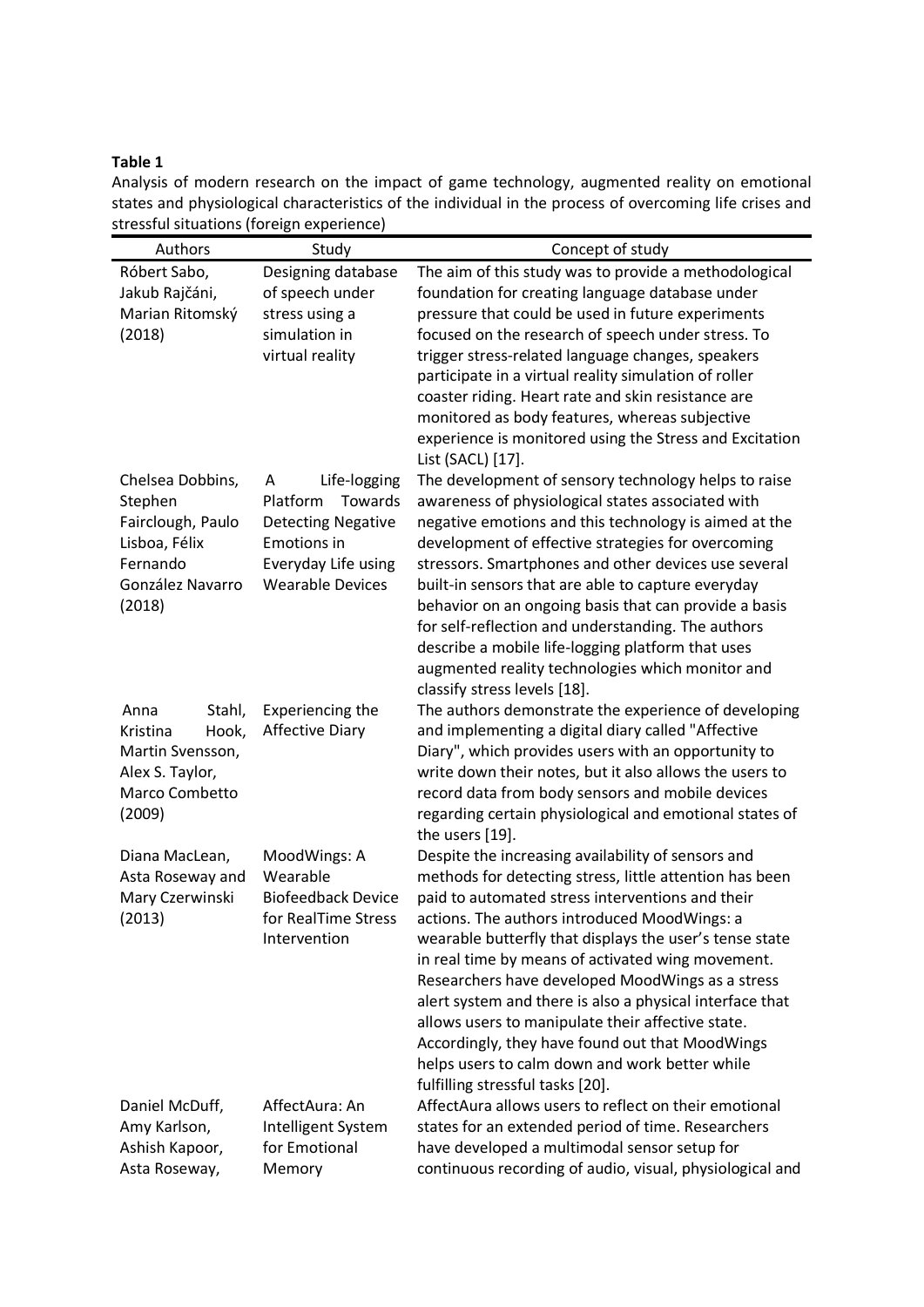| Mary Czerwinski<br>(2012)                                                                                                                                                                    |                                                                                                                                                                              | contextual data, a classification scheme for predicting<br>the affective state of the user, and an interface for<br>displaying the user. The system constantly predicts the<br>valence, excitement and activation of the user and<br>associates it with event information, communication<br>and data interaction [21].                                                                                                                                                                                                                                                                                                                                                                                                                               |
|----------------------------------------------------------------------------------------------------------------------------------------------------------------------------------------------|------------------------------------------------------------------------------------------------------------------------------------------------------------------------------|------------------------------------------------------------------------------------------------------------------------------------------------------------------------------------------------------------------------------------------------------------------------------------------------------------------------------------------------------------------------------------------------------------------------------------------------------------------------------------------------------------------------------------------------------------------------------------------------------------------------------------------------------------------------------------------------------------------------------------------------------|
| Pablo Paredes,<br>Matthew K. Chan<br>(2011)                                                                                                                                                  | CalmMeNow:<br>Exploratory<br>Research<br>and<br>Design<br>оf<br><b>Stress</b><br>Mitigating<br>Mobile                                                                        | The researchers have created four prototypes to study<br>the usability and effectiveness of mobile interventions<br>for stress management:<br>- Social networks: a text interface using SMS to deliver<br>alarm messages is created.<br>- Playing games: commercially available mobile games                                                                                                                                                                                                                                                                                                                                                                                                                                                         |
|                                                                                                                                                                                              | Interventions                                                                                                                                                                | with simple tasks such as mazes and basic interaction<br>games (slopes, moves, rotations) as stimulation of the<br>distraction factor are used.<br>- Managed acupressure: uses two vibration tactile<br>motors in the bracelet, which stimulate acupressure<br>points in the wrists and chest; these points are known<br>to reduce stress. The researchers used the Wizard of<br>Oz technique to monitor the time of this stimulus.<br>- Controlled Breathing: using the same bracelet,<br>participants are trained to breathe according to known<br>methods of deep breathing; proper breathing rhythm is<br>one of the key elements of achieving a calming effect.<br>Authors researched the effectiveness of this<br>comprehensive approach [22]. |
| Akane Sano,<br>Andrew J. Phillips,<br>Amy Z. Yu,<br>Andrew W.<br>McHill, Sara<br>Taylor, Natasha<br>Jaques, Charles A.<br>Czeisler, Elizabeth<br>B. Klerman,<br>Rosalind W.<br>Picard (2015) | Recognizing<br>Academic<br>Performance, Sleep<br>Quality, Stress<br>Level, and Mental<br>Health using<br>Personality Traits,<br><b>Wearable Sensors</b><br>and Mobile Phones | The researchers have collected extensive subjective<br>and objective data through mobile phones, surveys and<br>sensors. The authors have analyzed daily and monthly<br>behavioral and physiological patterns and identified<br>factors that affect performance (GPA), Pittsburgh Sleep<br>Index (PSQI), stress scale (PSS), and overall mental<br>health score (MCS) with SF-12, using the data obtained<br>$[23]$ .                                                                                                                                                                                                                                                                                                                                |

The analysis of scientific sources and personal experience have revealed the main benefits of using gamification, which affect the effectiveness of professional development and development of professionally important qualities of future professionals, namely:

- in contrast to traditional technologies, gamification has an entertaining aspect that helps to have high involvement in the educational process;

- gamification is a helpful tool that increases cognitive activity and motivation;

- gamification allows students to develop flexibility of mind in solving practice-oriented tasks;

- gamification allows students to cooperate not only with each other but also with the teacher, to feel equal with him, which helps to remove psychological interaction barriers;

- gamification creates a sense of competition, causes positive emotions;

- Gamification provides feedback. There is a feeling of excitement, curiosity is aroused;

- gamification creates a spirit of competition, which provides an opportunity to form constructive coping strategies of behavior in stressful situations and overcoming life crises [25].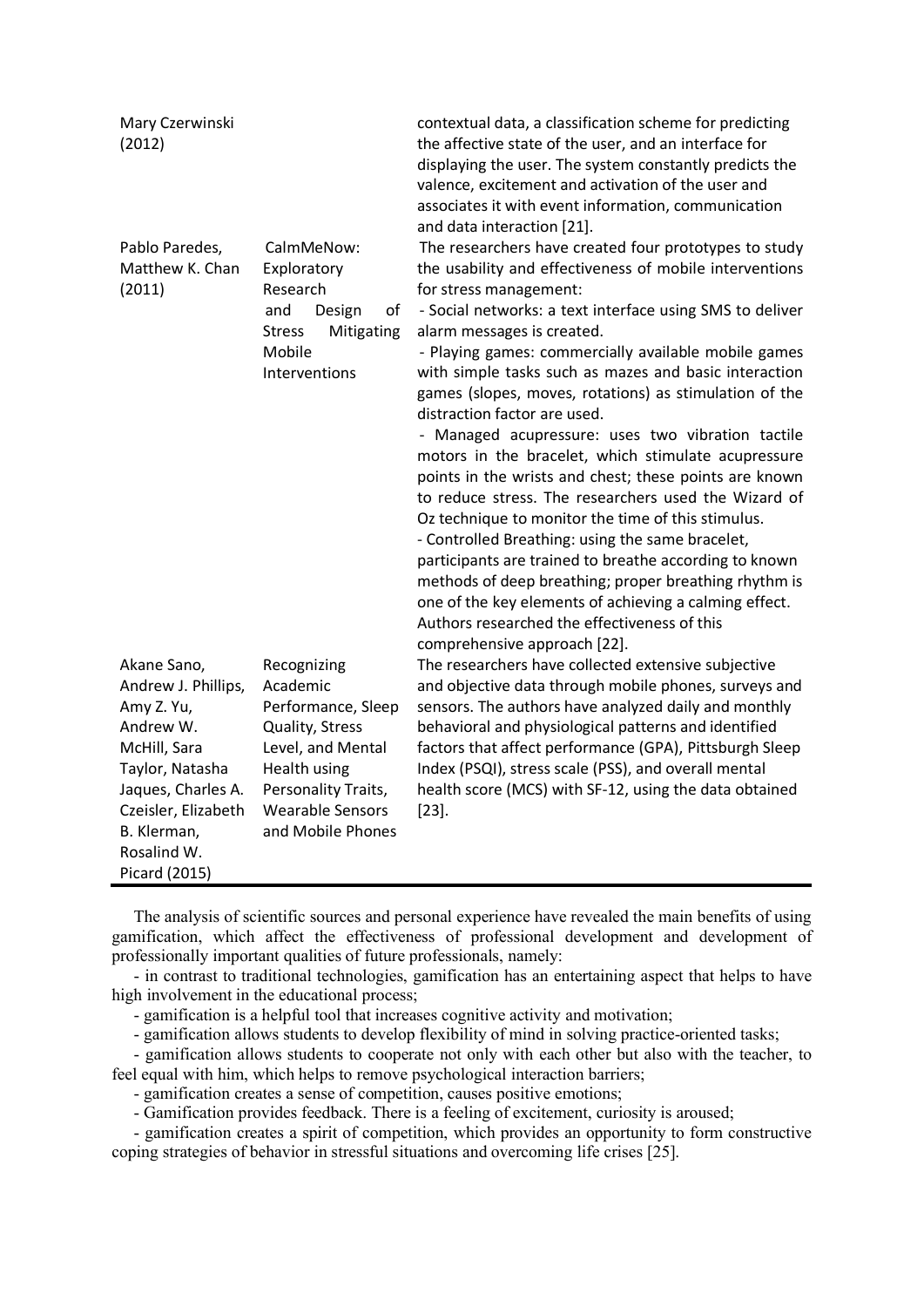However, despite the deep analysis of the information given above, the mechanisms of using augmented reality gamification in educational and psychocorrectional practice, taking into account the individual characteristics of young people, remain insufficiently studied, which led us to write this article.

# 3. Research Methods

This research was conducted in the framework of joint research work of teachers and students (future psychologists and programmers) at the Laboratory of Health Psychology, Laboratory of Psychophysiological Research and STEAM-Laboratory. The interdisciplinary approach was implemented in the doing of the research work at the expense of the general fund of the state budget: "Adaptive system for individualization and personalization of professional training of future professionals in blended learning" № state registration: 0120U101970. A comprehensive interdisciplinary study was conducted in the framework of scientific cooperation between STEAMlaboratory, Laboratory of Psychophysiological Research and Laboratory of Health Psychology of Bogdan Khmelnitsky Melitopol State Pedagogical University (Fig. 1).

#### **Constituent unit**

HC-psychotest: Case "Start" is used in screening psychophysiological research and gives an opportunity to monitor: features and states of personality; disorders of various mental functions; temperament and mental stability; interaction of personality and group



The method of projective drawing on a given topic. The drawings had a given theme - "I and the crisis", "I'm coming out of the crisis", "I am after the crisis". Execution of a projective drawing was carried out by means of the mobile application - MediBang Paint - a pocket art



**MediBang Paint** 

#### **Forming unit**

Implementation of a comprehensive program "Emotional and personal competence as a vital resource in overcoming the crisis of life". Innovative combination of traditional psychocorrection technologies and components of gamification and immersive technologies

Statistical unit. The computer program package "SPSS for Windows", version 12.0 was used for statistical processing

### Figure 1: The structure of the research program

The methods used in the process of research are the following: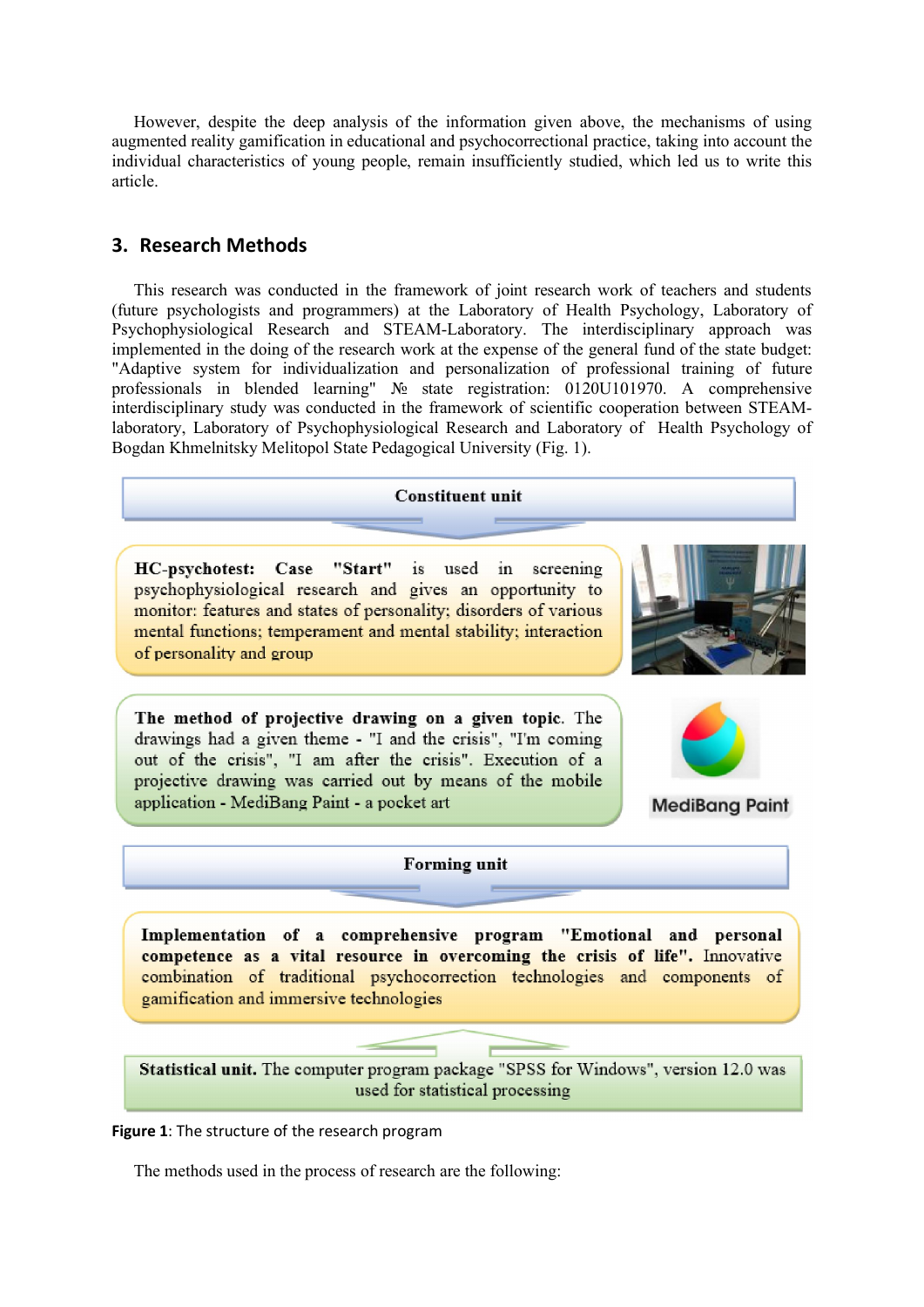I) theoretical - analysis, synthesis, comparison, generalization, systematization of theoretical and research data (identification of the state of the research problem, approaches to self-regulation analysis, general principles and advantages of simulated games based on augmented reality technologies in the development of personality stress as a factor of choice constructive strategies for overcoming life crises by young people, defining the basic concepts of the study);

II) The experiment, which was conducted in three stages:

A) ascertaining stage - psychological diagnosis by methods with the help of computer complex НС-psychotest and Google Forms:

To identify strategies for overcoming life crises were used:

1. Methodology "Indicator of coping strategies" by J. Amirkhan (J. Amirkhan The Coping Strategy Indicators);

2. Questionnaire of the questionnaire type "How I overcame the crisis of life"). The method of projective drawings was used as an auxiliary one. There was a given theme of drawings - "I and the crisis", "I'm coming out of the crisis", "I am after the crisis".

3. Reflexive survey (compiled by the authors) using Google Forms, provided an opportunity to summarize the subjective assessment of personal and behavioral changes of respondents after experimental exposure.

 In our research, we used both qualitative and quantitative approaches to study the problem, in order to supplement the results of each and cross-validate the obtained data.

B) forming stage. At the formative stage we integrated traditional psychological training on the use of cognitive-behavioral, relaxation and case-study techniques and the innovative opportunities of gamification components with AR technologies. The formative stage was carried out on the basis of STEАM-Laboratory.

С) statistical processing of experimental data - calculations of measures of variability of results, correlation analysis (Pearson, correlation analysis by Charles Spearman), Mann-Whitney discrepancy criterion and Student's t-test. The computer program package "SPSS for Windows", version 12.0 was used for statistical processing.

## 4. Research Results

As a result of a comprehensive analysis of data, technical capabilities and close cooperation of teachers and students (future psychologists and programmers) a comprehensive program for the implementation of gamification components with AR-technologies in the development of adaptive coping behavioral strategies in overcoming life crises.

The pilot study consisted of ascertaining and formative stages. Total sample (randomized), made by a stratification method - n= 92 people (future programmers and psychologists). According to the research objectives, the respondents were divided into control and experimental groups. No training sessions were conducted with respondents of control group. Specially organized corrective work was carried out with the respondents of the experimental group. Individual and group forms of training work were used within the limits of personality's stress resistance development. The training included elements of traditional psycho-correction work and gamification components with AR technologies. The study was conducted during 2019 - early 2020. Let's consider each research stage in turn.

1. Ascertaining stage. Pilot psycho-diagnostic research was conducted at the Laboratory of Psychophysiological Research with the use of an innovative computer-based complex of HCpsychotest. Respondents were also offered the use of mobile applications for the purpose of reflective interviewing and realization of self-control:

- Psychological tests (http://surl.li/adboq). A set of personality questionnaires, projective tests, aimed at studying the cognitive, personal, emotional, volitional, motivational and behavioral areas.

- Digital Freud: Psychological Tests (http://surl.li/adbpa). The application allows you to get objective knowledge about yourself, see the reflection of your personality in the digital world using innovative algorithms.

- Socionics, psychology, tests (http://surl.li/adbpg). Socionics studies the process of information exchange between a person and the outside world, i.e. how people perceive, process and issue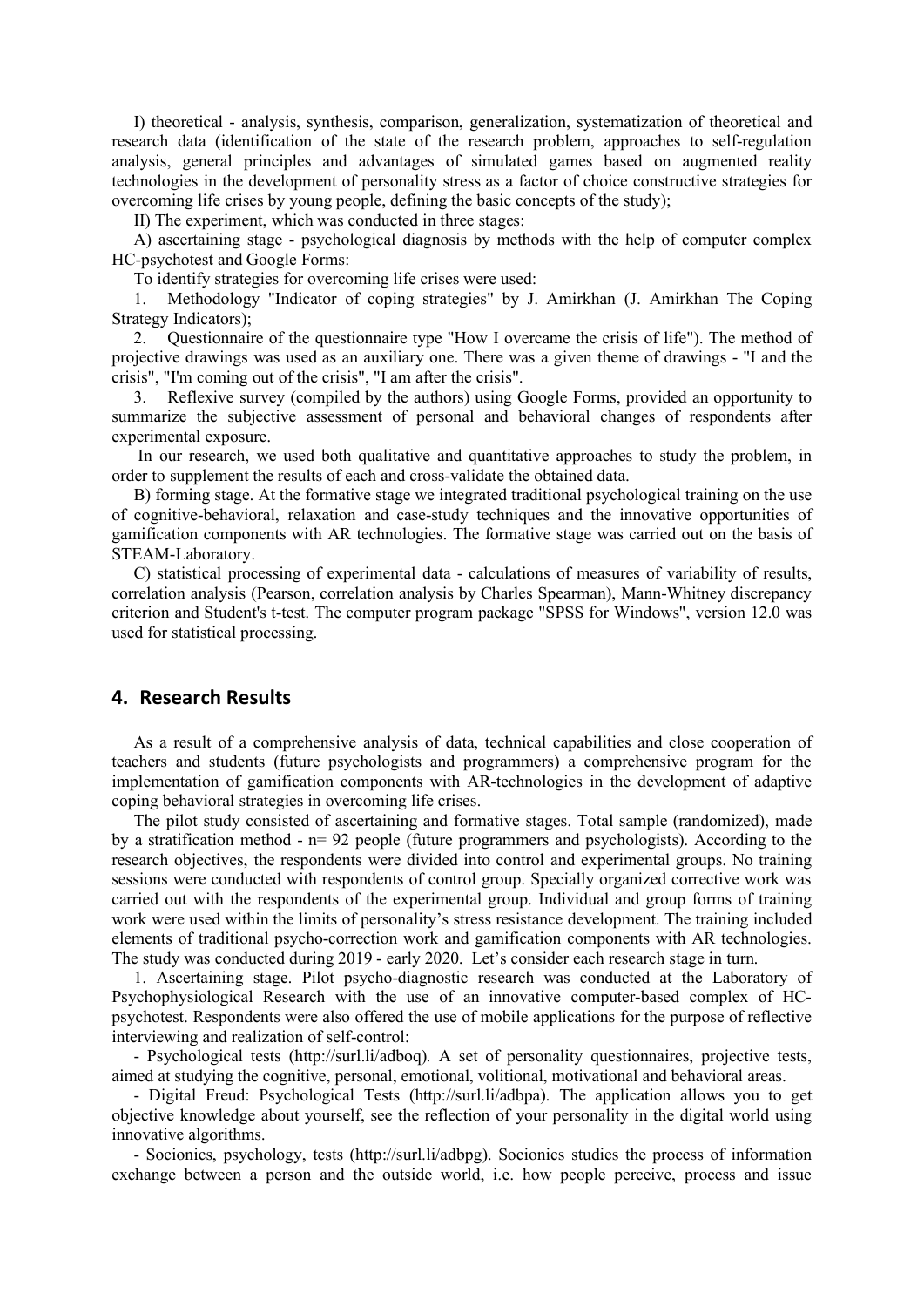information. With the help of the appropriate application, respondents have the opportunity to analyze the features of interaction with other people, their own psychotype and personal ability to overcome the impact of stressors and life crises.

One of the tasks of our psychodiagnostic study, which was conducted using the innovative computer system HC-psychotest and Google Forms, was to study what life situations, events a person in adolescence considers a crisis, what is their content, whether they differ in boys and girls and representatives of different age groups. Let's turn to the results of the study. During the procedure of conducting the questionnaire "How I experienced a life crisis" most students were responsible for the tasks, joined the work quickly, were interested in the results of the study. Almost all respondents (96.8%) were able to define the term "life crisis" and describe its various characteristics. Moreover, the number of definitions and described meaningful characteristics of the life crisis increases significantly with the age of the participants, ie the largest number of definitions was recorded at the age of 17-18 years. The average indicators of the number of definitions and characteristics of the life crisis, indicated by the respondents of different age groups are following: to  $x = 3.7$  ( $\sigma = 0.40$ ) - in 15-16-year-olds,  $x = 5.4$  ( $\sigma = 0.28$ ) - in 20-21 years old. According to the results of calculating the Mann-Whitney discrepancy criterion, for the age groups 18-19 years and 20-21 years, a significant statistical difference was found (the criterion ranges from 146-162, at  $p = 0.05$ ). There is no statistically significant difference on the basis of gender.

Among the recorded characteristics of the studied features of the life crisis is most often noted "lack of resources to overcome the crisis", as well as "having no idea about the ways to solve the problem": "Lack of strength and capabilities", "I do not know much and I am not able to do it "," I do not know how to get out of this situation, what to do when it happens… "etc.

From the qualitative analysis, it is clear that a number of situations are perceived almost equally by both boys and girls. However, girls, unlike boys, more often described in more detail situations related to emotional content - "dissatisfaction with themselves or their appearance", "loneliness", and boys - those who have a rational character - "deductions from higher education. institution "," financial problems ".

As for the "emotional" situations, boys experience "public humiliation" and "betrayal" more difficult than girls. There are differences among the studied groups of different age. In that way, older respondents (aged 20-21 years) more specifically and described in more detail the various events and situations in life that caused the crisis.

According to the results of the survey, a certain typicality in response to a crisis and stressful situation was revealed, with its subjective uniqueness for each subject. If we combine the respondents' answers on the emotional principle and psychophysical response, they can be reduced to the following : short-term loss of reality and pain, sleep disturbances (or its loss), muscle tension, loss of appetite, indigestion, somatic diseases, anxiety and depression, self-doubt, increased excitability and irritability or vice versa apathy and indifference, impaired thinking and concentration, avoidance of difficulties (mentally and in real action), mental absorption of the problem, subjective feeling of burden of responsibility, sense of loss of meaning life, anger, shame and guilt, a sense of uncontrollability of what is happening, an understanding of the need to do something to change the situation. The typicality of the response was confirmed by the fact that the differences were not found between participants of different ages. However, there are statistically significant differences in reactions to such situations among the girls and boys.

The results show that girls experienced heart failure and difficulty breathing more often than boys (103, at  $p = 0.002$ ), they could not perceive reality correctly (158, at  $p = 0.005$ ), felt bad (criterion is 167,  $p = 0.002$ ), were too excited and irritating (166,  $p = 0.005$ ). Boys, on the contrary, more often felt a state of apathy and indifference (168, at  $p = 0.005$ ).

 According to table 2 it is seen that the number of choices of each of the studied participants as a whole in the sample is 3-4 such methods and they do not differ statistically in different age groups. No gender differences were recorded. Such data indicate that subjects of different sexes and ages are equally likely to note one or another way of overcoming life crises. They actualized them in their descriptions as those that are recorded in individual experience and implemented in life. About 30 different ways of overcoming difficult life situations were named from the sample. The list of overcoming ways is mentioned in the amount of at least 1% of all these, and presented in Appendix E. This includes ways that can be related to the 3 main areas of personality - or the emotional sphere ("I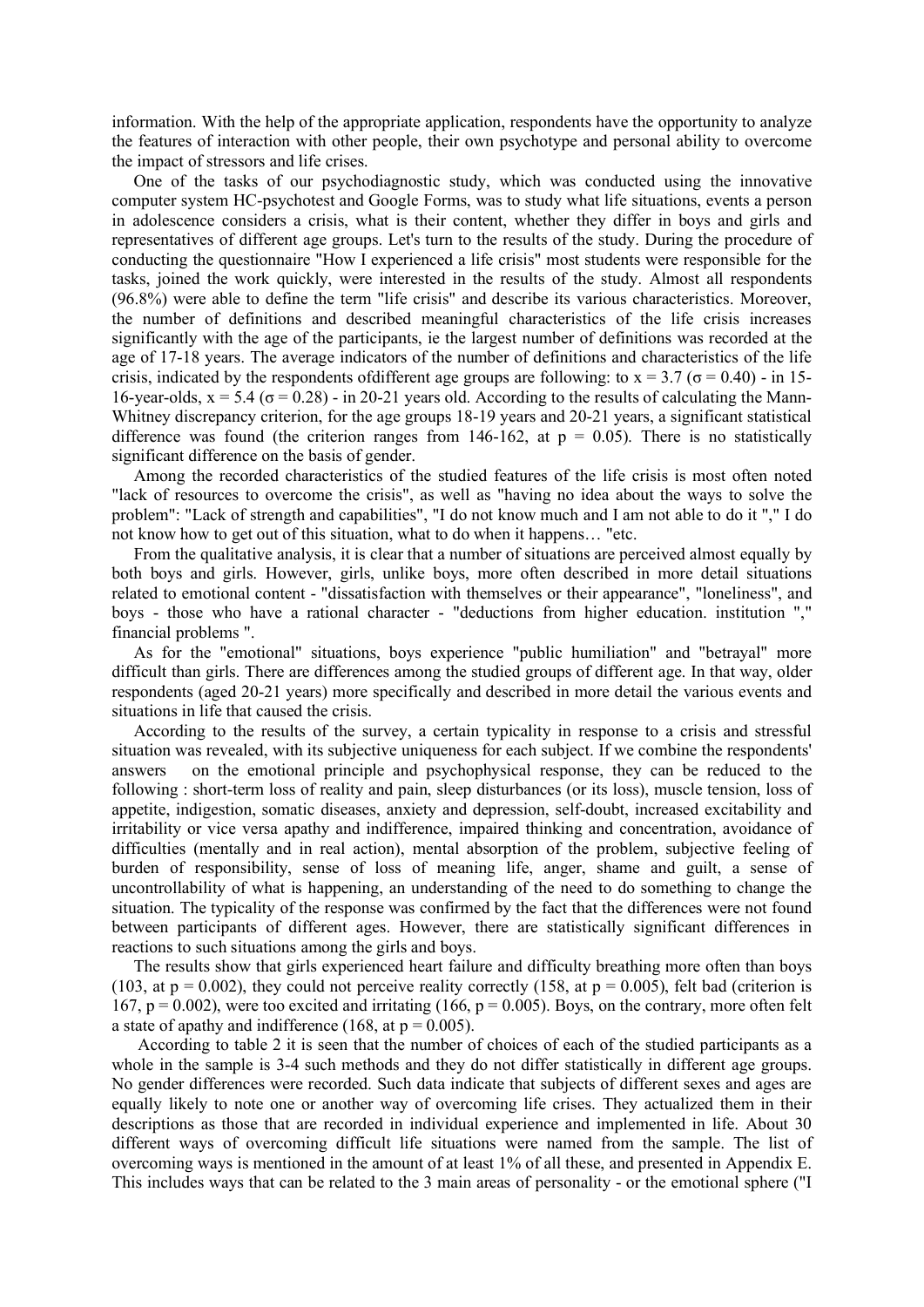try to keep myself in hand", "I despair", "I got into a dead end", etc.), or to the cognitive sphere ("I'm trying to understand how this could have happened", "I'm looking for a logical explanation for what happened", etc.), or to the behavioral sphere of personality (I pretend that nothing happened, that I'm fine "," I'm trying to move on to another case ", etc.)

Table 2

| The average indicator of ways of overcoming life crises |      |       |             |             |       |                               |  |
|---------------------------------------------------------|------|-------|-------------|-------------|-------|-------------------------------|--|
|                                                         |      | Total | 18-19 years | 20-21 years | Girls | <b>Boys</b>                   |  |
| arithmetic mean<br>(X)                                  | 3.65 | 3.76  | 3.38        | 3,85        | 3.59  | arithmetic mean (X)           |  |
| standard deviation 0,36<br>(σ)                          |      | 0.31  | 0.34        | 0,40        | 0.43  | standard deviation $(\sigma)$ |  |

So, young people prefer search activity, the use of self-control and logic to find reasons, etc .; girls prefer emotional reactions, imagination, seeking support and communication, transmission of anxiety and problems of another person, that is, among the girls' ways of reactions emotional ones are dominated. According to the Mann-Whitney test, there are also some statistically significant differences between participants of different ages (range from 141 to 159,  $p = 0.05$ ).

In order to help young people, conceptualize their ideas about how to overcome crises, they were asked to draw pictures on topics - "I and the crisis", "I overcame the crisis", "I am after the crisis". We assumed that with the help of a drawing it is possible to actualize unconscious symbolism and imagery. It should be noted that some complications were caused by this technique while performing and trying to "protective" avoid reflection ("I can't draw"). However, all those who participated in the study completed this task. Due to the nature of the symbols and the peculiarities of the image, we conditionally called these types "fighter", "infantile" and "seeking support" (Table 3).

As can be seen from Table 3, among the studied the most filled are 2 types - "Fighter" and "Infantile". Moreover, 20-21-year-old participants and young men are the majority in the type of "Fighter". The Mann-Whitney test is 148 and 143, respectively, at  $p = 0.002$ .

#### Table 3 Types of symbolic representation of the process of overcoming life crisis for the individual, (in %)

| . .               |      |       |      |                           |             |                   |  |
|-------------------|------|-------|------|---------------------------|-------------|-------------------|--|
|                   |      | Total |      | 18-19 years $20-21$ years | <b>Boys</b> | Girls             |  |
| "Fighter"         | 55.4 | 47.5  | 64.6 | 66,5                      | 43,2        | "Fighter"         |  |
| "Infantile"       | 35.5 | 42.8  | 29.3 | 28,3                      | 41.5        | "Infantile"       |  |
| "Seeking support" | 9,1  | 9 7   | 6.1  | 5,2                       | 15,3        | "Seeking support" |  |

The "Fighter" type is characterized by images of complex abstract symbols - various elements (eg, water, sky, volcano, flood, fire, etc.), cosmic bodies (planets, sun, stars, space, constellations, etc.), complex geometric shapes (spirals, inscribed and described circles and rectangles, spheres, etc.). It is usually a metaphorical image in the form of a complex image that gives a complex meaning.

In addition, for all drawings referred to this type, the individual active position is characterized by the image of his struggle with the circumstances. In some drawings (8.3%) there are contradictions for example, the simultaneous depiction of the desire for leadership and the need for care, patronage.

The "Infantile" type is characterized by the image of plot drawings with a clear and quite detailed image of yourself or self-portrait. Sometimes (5.2%) there were abstract, rather schematic images. However, the symbol "I" is more often (68.3%) depicted separately, as if "along the plot line", is outside the overall plot, or not depicted at all (26.5%), which indicates that the individual's noninvolvement in overcoming life crisis and in feelings about it.

The "Seeker of Support" type is distinguished by a set of different images that show the direct expression of the feelings and sensations associated with a seeking support and a help. As a rule, plants, landscapes, animals, people and specific plots that show the search for and receiving a help from others were depicted.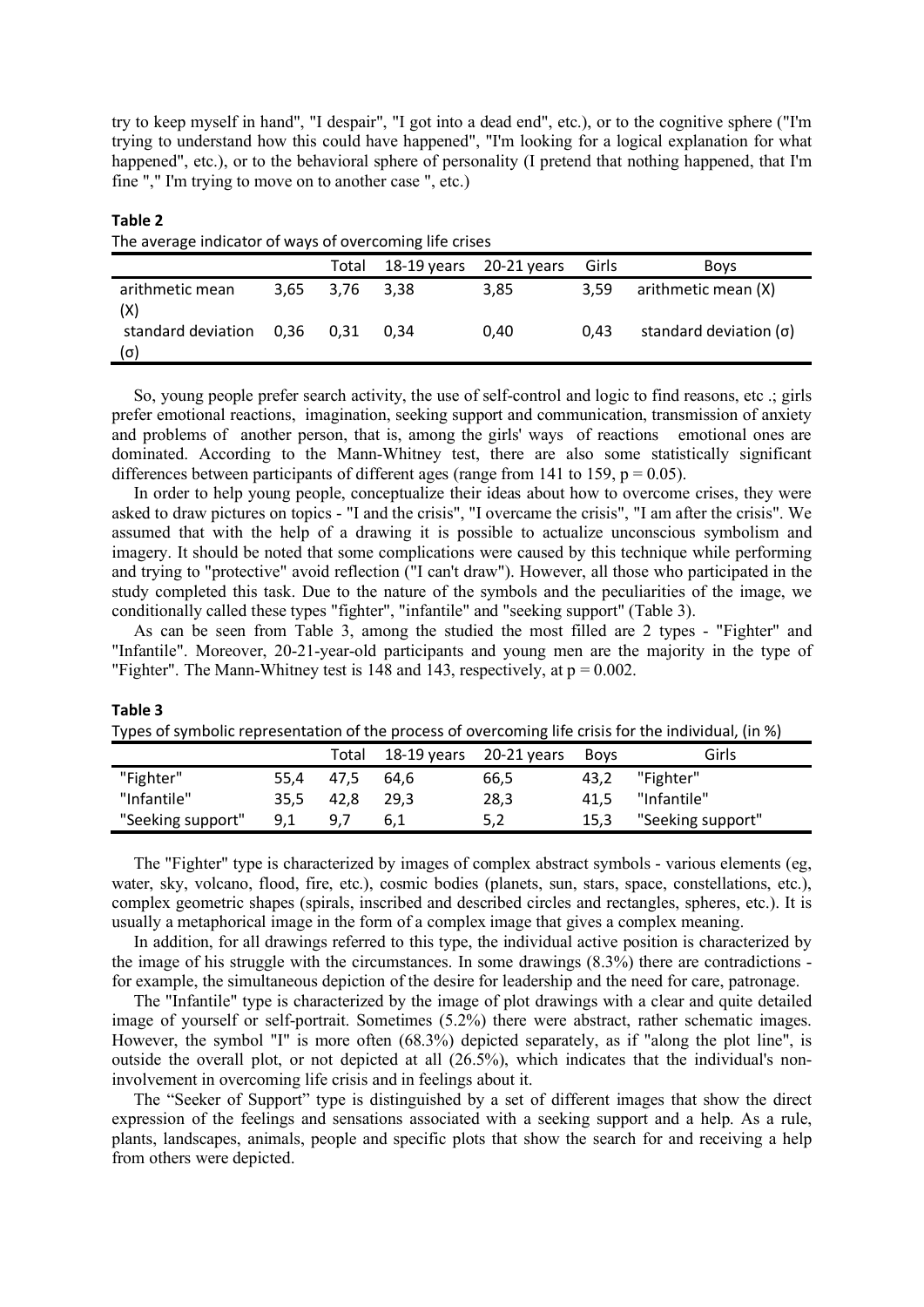Identified types of symbolic representation of the life crisis for the individual show insignificant differences between the samples of boys and girls and 18-19-year-olds and 20-21-year-olds according to t- Student's t-criteria. It is 2.36 at the significance level  $p \le 0.05$ . This means that the subjects that we have classified into separate types belong to one population. This is also confirmed by the strong association between the sample of boys and girls and 18-19-year-old and 20-21-year-old subjects according to Pearson's agreement, which is 0.756 and 0.62, respectively, at a significance level of p  $< 0.001$ .

That is, these samples coincide in the symbolic representation of the life crisis for the individual. To clarify and differentiate the priority and significance for the studied participants of separate ways of overcoming life crises, as well as to better systematize them in self-awareness, the method of ranking was used in our research.

To do this, the participants were asked to read the list and main characteristics of coping methods, which they had named, and evaluate the methods of overcoming their priority for themselves during a difficult life situation by assigning each of them the appropriate rank. The participants were given the task to determine their attitude to each method of overcoming by the criterion "I used it" or "I did not use it".

Then participants had to find the place of each method in their lives, determining their rank on the scale "It's important to me" and "I'll use it in the future." This technique makes it possible, on the one hand, to diagnose the level of identification with the peculiarities of ways to overcome life crises, and on the other hand it gives a chance to activate the independence of thinking in choosing different ways.

The ranking results show that there are age differences in the use of ways to overcome life crises. The Mann-Whitney discrepancy criterion for the age groups 18-19 and 20-21 years varies between 144-160, at  $p = 0.05$ .

For participants of older age (20-21 years), in contrast to younger ones, more significant and priority for the future use are ways to overcome life crises, which are connected with the activation of social connections and communication, including with professionals, as well as stress resistance, emotional stability, resilience, low anxiety, self-control, self-regulation, self-belief, self-esteem and the use of creative activities and hobbies. In addition, younger students are more likely to choose crisis management mechanisms such as search activity and imagery in the future, and 20-21-year-olds are more likely to choose physical activity. Analysis of the results of ranking the ways of overcoming by girls and boys showed that in general there is no statistically significant difference between girls and boys. However, there are differences in the use of certain methods in the future. Girls are more often than boys tend to choose in the future such ways of overcoming crises as the use of imagery, emotional reactions, as well as relaxation, meditation, breathing exercises, etc., and boys - a logical search for causes and increase self-esteem. The Mann-Whitney discrepancy criterion for these indicators varies between 142-154,  $p = 0.05$ . Based on the obtained data after the ranking, the participants were joined into 3 groups based on the level of acceptance of ways to overcome life crises. A small assignment of ways to overcome the criterion of "This I will use in the future "is characterized for those who showed a "low level of acceptance of ways to overcome".

Participants from this group are selected and included in the list "It is important to me" all the proposed methods, but due to ignorance of the possible use of selected methods they cannot choose them for the future use in a difficult life situation or crisis. As a rule, for further use, they chose a small number of ways to overcome.

The "high level of acceptance of coping methods" is characterized by the coincidence and strong connection with Spearman's (p) rank correlation between the lists of coping techniques according to the criteria "It is important for me" and "I will use it in the future". The rank correlation index is in the range from  $+0.56$  to  $+0.835$  (significance level p  $\leq 0.001$ ). The level of "confusion" is characteristic of those young people who have demonstrated differences between the ways of overcoming that are important to them and those that they will use later in their life. That is, such participants who chose one list of methods as important for the individual and another one - that might be used in the future. Comparative data are given in Fig.2. Significant difference in age and gender statistically was not found.

A comparison of the results of the representatives of different types symbolic representation of life crisis for the individual in the drawings showed that the group "Low level of acceptance of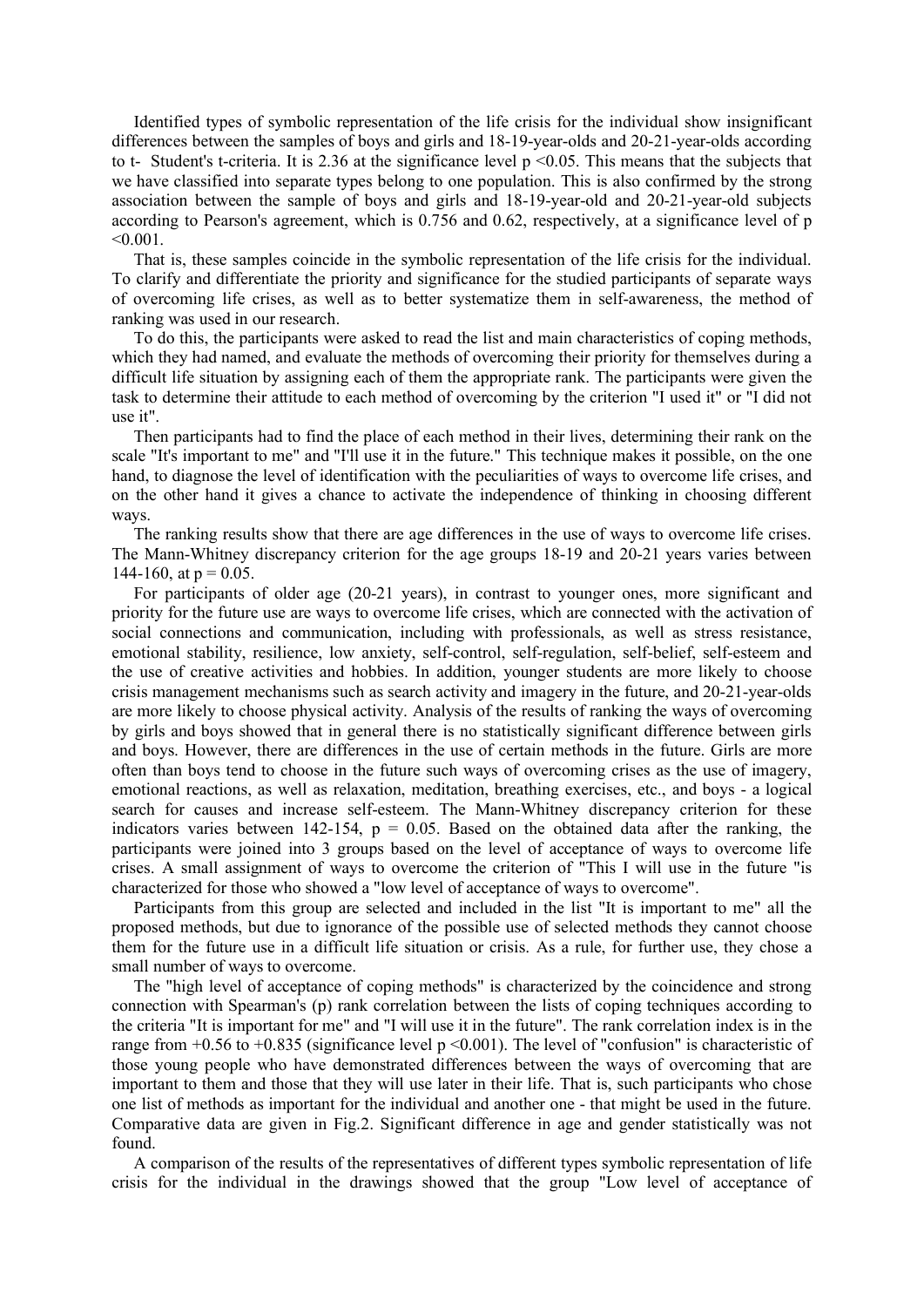overcoming ways represents the types "Infantile" (68.5%), "Seeker" (27.9%) and "Fighter". (3.6%). The group "High level of acceptance of overcoming ways " consists of 84.2% of representatives of the type "Fighter" and 15.8% "Seeker of support". And the third group "Confusion" includes 56.3% of students, who are of the type "Seeker of support", 30.7% - "Infantile" and 13% - "Fighter".



Figure 2: Levels of acceptance of overcoming life crises ways

Thus, the majority of young people 51.6% were able to accept, understand the suggested ways of overcoming difficult life situations and include them in the arsenal of potential ways that can be used in the future. In general, it should be noted that adolescence is characterized by the desire to seek a help and a support from the close environment, that the young person trusts more both parents, loved ones, friends and so on. Boys and girls show a desire to keep away from strangers, including professionals. Relevant empirical data are the basis for the implementation of the formative stage of the research.

2. Formative stage. At the formative stage we integrated traditional psychological training on the use of cognitive-behavioral, relaxation and case-study techniques and the innovative opportunities of gamification components with AR/ VR technologies. The formative stage was carried out on the basis of STEAM-Laboratory. Traditional training, presented at the formative stage, included the psychocorrective program "Emotional and personal competence as a vital resource in overcoming the crisis of life". The purpose of the program is for participants to acquire knowledge about psychological support and the use of elements of gamification in the process of psychological support of young people in crisis situations and to acquire practical skills for its application in everyday life. Particular attention is paid to the formation of a positive image of a stressful situation, learning how to analyze the situation in a cognitive way, updating the skills of arbitrary relaxation and gaining the experience of applying techniques and formulas of constructive response in stressful situations. In the process of implementing the comprehensive program, the following psycho-correctional methods were implemented: resource exercises, interactive mini-lectures, discussions, facilitation, brainstorming, clustering, moderation, role play, "aquarium", reflection, sharing. The corresponding program consists of three blocks: development of cognitive sphere, formation of constructive coping strategies of behavior of youth in the course of overcoming of life crises (behavioral sphere), development of sanogenic potential and stress resistance (emotional and volitional sphere). An innovative trend in the implementation of a comprehensive program "Emotional and personal competence as a vital resource in overcoming the crisis of life" is the introduction of gamification components and augmented and virtual reality technologies.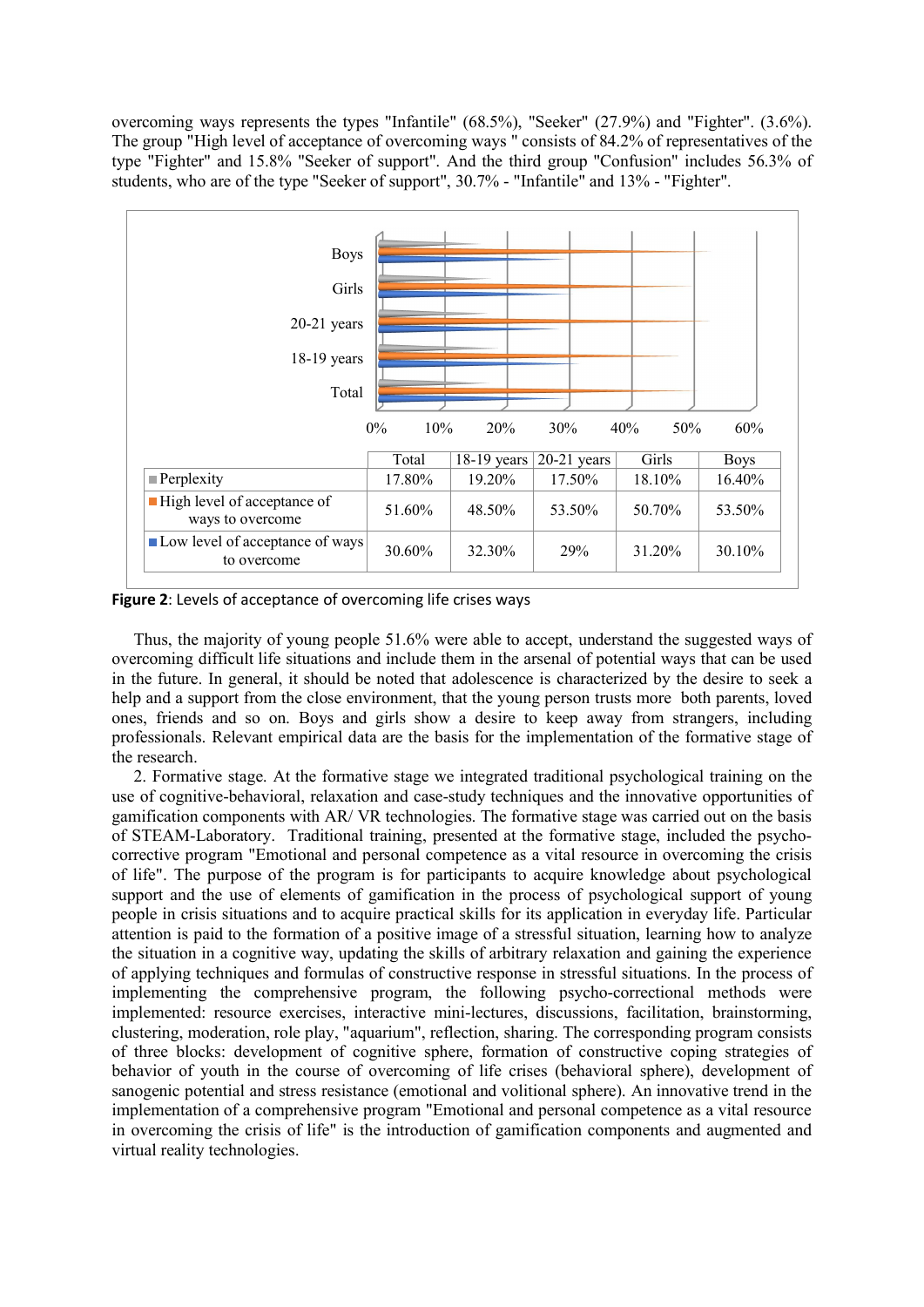The program is created in accordance with the principles of the concept of Accelerated Learning Theory and uses all the latest developments in the field of methodology of adult learning. Note that smartphones, tablets, laptops have become an integral part of youth's lives, and the versatility of these powerful high-tech devices remains largely unclaimed. Active attempts to use these devices in the educational process are characterized in the literature as a trend BYOD (Bring Your Own Device). From the point of view of reorganization of educational process and psychological support of youth implementing of BYOD brings many useful opportunities.

Using the concept of BYOD as a universal tool for psychological support of youth provides a unique opportunity to combine traditional training technologies with components of gamification and AR / VR technologies in the development of stress resistance and the formation of constructive strategies for overcoming life crises by future professionals. This provides an opportunity to implement at a higher level such principles of psychological influence as clarity, accessibility, awareness, connection with life, and most importantly - to develop the desire for self-change and introspection, promote cognitive activity, initiative, develop the ability to define problems and find ways for their solution.

Psychological technologies of the complex program were implemented on the basis of the Laboratory of Health Psychology, components of gamification and elements of augmented and virtual reality in the corresponding program were implemented on the basis of STEAM-Laboratory of Bogdan Khmelnitsky Melitopol State Pedagogical University (Fig. 3).

In order to implement the constructs of virtual and augmented reality we have used special technical equipment of STEAM-Laboratory. The minimum set of equipment, which is required to implement such an integrative approach is the following: required number of smartphones and VR helmets; tablet; computers; Wi-Fi router, Internet access; system of remote update; educational videos and software; touch pad. The XRcase system gives the opportunity to deliver classes on 10, 16 or 30 virtual reality devices. In the process of traditional training delivering, the elements of AR technologies were actively used, namely [24]:

1. While implementing the elements of cognitive-behavioral therapy, desensibilization techniques, aimed at reducing anxiety (fear) to scary objects or situations (such as fear of flying, heights, fear of spiders, mice, snakes), the following Google Play applications were used:

• VR Thrills: Roller Coaster 360 (Cardboard Game). An amazing roller coaster adventure in virtual reality mode. This game provides the users with the opportunity to see many different types of roller coaster in virtual reality mode. It gives the chance to feel and reflect on various mental and emotional fears, maybe even frustration.

• VR Heights Phobia. A virtual reality game with a challenge! While completing the mission, participants cope with their phobias in the VR world. They use their own body to navigate the threedimensional world, bounce their heads up and down, and the avatar moves as well. Each movement is monitored by a telephone gyroscope, giving participants a realistic, enjoyable experience, and the participants focus on and deal with their emotions.

• VR - Phobia Horror Spider. Through this program, participants try to overcome their arachnophobia. Students explore the world of spiders at 2 different levels and their environment. This virtual, but very close to reality case, develops the skills of self-control and emotional stability in extreme stressful environments.

• VR Maze. VR Ball Maze for cardboard and daydream virtual reality glasses. Participants need to roll the ball across the maze from start to exit. The ball always moves straight. The movement of the ball is controlled by the rotation of the head. This game is aimed at the development of concentration and stability of attention, emotional intelligence, and internal analysis of psychophysical states.

• VR Mission Leviathan – underwater expedition. Virtual reality attraction VR Mission Leviathan is a 360 VR adventure. A VR helmet, goggles, or card-board allow participants to fully experience the depth of field explorer. Mission Leviathan's VR attraction is an underwater mission simulator. Surrealistic virtual reality with carefully crafted sound and detailed 3D graphics, clear, vivid and colorful models and characters, is aimed at a comprehensive impact on all senso-ry features of the person, at the same time arouses a variety of emotions, feelings and experiences, shapes cognitive-reflective skills of information processing and making decisions in difficult conditions.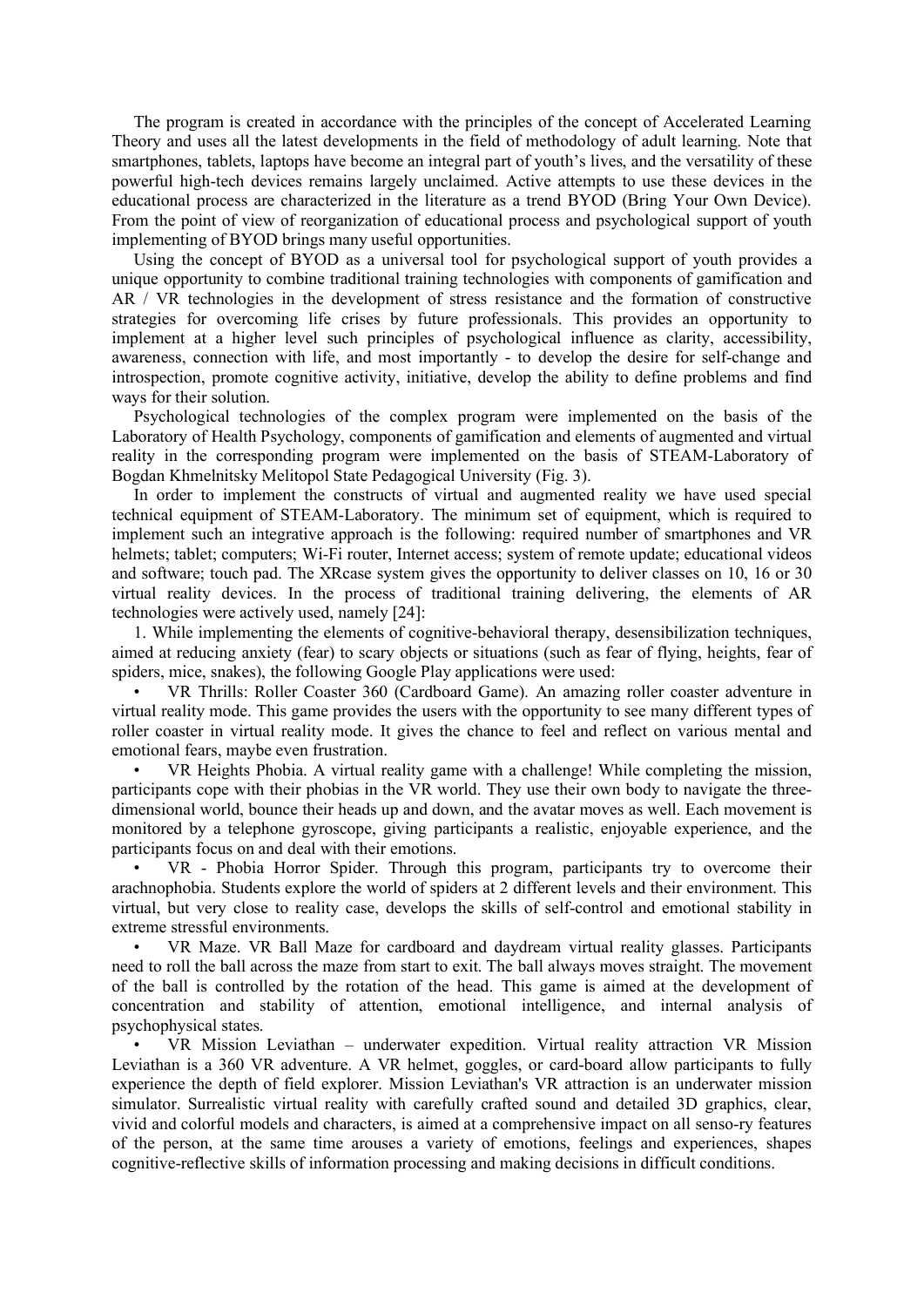2. In order to implement relaxation techniques using AR technologies, the following applications have been used:

• Graffiti Paint VR. In Graffiti Paint VR participants spray Graffiti in virtual reality! They just choose a can or create their own one with a certain color and start to spray it. This application provides the possibility of psycho-emotional relief, overcoming neuropsychic tension.

• Art Therapy. Art Therapy is an application for adults that helps users concentrate on positive emotions, create their own art masterpiece, relieve emotional tension and relax.

• ArtOlg: Introduction. A workshop of intuitive creativity for meditation is a kind of Art Therapy. This technique is very simple, anyone, who wants to open up their inner world, realizes hidden abilities, expand consciousness, can start drawing. Intuitive painting will help users get rid of the stereotypes of thinking that prevent them from living a common life and enjoying it. The main aim of manual art therapy is to harmonize the mental state of the individual through the development of the ability to express themselves through creativity.

• Thisissand - Art, Creativity & Relaxation. Thisissand is a creative space for designing objects from colored sand; it is focused on reducing psycho-emotional stress, situational and personal anxiety, as well as on the promotion of personality's creative potential;

• Relax River VR. Participants can achieve emotional and psychological comfort while having a virtual reality boat tour, sailing on a beautiful river, with picturesque scenery of mountainous area and incredible creatures. It is a fully automatic tour, without any settings.

1. The use of augmented reality components while implementing cognitive-behavioral therapy and self-reflection:

• Moodpath - Depression & Anxiety Test. Moodpath is focused on assessing mental health, monitoring and reflecting one's own mood, as well as taking a break from negative thoughts and negative emotions. Moodpath is used as an intelligent mood tracker. Through it, participants are provided with a chance to have a quick overview of their emotional states throughout the day, master cognitive-behavioral therapy (CBT) activities, understand the cause-and-effect relationship between events and emotional states, integrate mindfulness into their daily lives, develop empathy and skills of self-observation.

• CBT Companion: (Cognitive Behavioral Therapy app). It is the most comprehensive cognitive-behavioral therapy application available today. It is equipped with easy-to-use visual tools. The application presents the scheme of formation of certain skills through cognitive-behavioral therapy. A block of video lessons is also given.

• ACT iCoach: Acceptance Commitment Therapy App. ACT iCoach is a comprehensive application that covers all aspects of acceptance and commitment therapy. Participants learn and practice ACT skills using video tutorials and fun animation that help them learn more. The application provides participants with convenient tools for tracking their mood, emotions.

• CBT Thought Diary - Mood Tracker, Journal & Record. A central element of cognitive behavioral therapy (CBT) is training to identify negative and distorted patterns of thinking in order to change one's own emotions and behavior for the better. In cognitive-behavioral therapy, "record of thought" leads participants through the stages of detection, denial and rethinking of negative models of thinking. With the Thought Diary, participants can record their negative emotions, analyze the drawbacks in their thinking, and re-evaluate their negative thoughts into more balanced ones.

The following game technologies were recommended for the purpose of introduction of gamessimulators within each corresponding training block:

1. Development of cognitive sphere of personality:

- "Mind Games" is a collection of amazing educational games based on the principles of cognitive psychology and aimed to develop mental abilities. The application includes more than 24 educational games. All games keep track of successes, with numbers and graphs. Personal best results for all time and for the current day are given on the page of the list of games. All indicators are evaluated on a common scale, and the participant can easily see exactly what skills you need to work on. This game trains concentration, reaction speed, memory, flexibility of thinking.

- "Left vs Right: Brain Games for Brain Training" is a game designed to check awareness, adaptability, reflection, prudence, accuracy and patience, stimulates the development of interspheric interaction of the brain.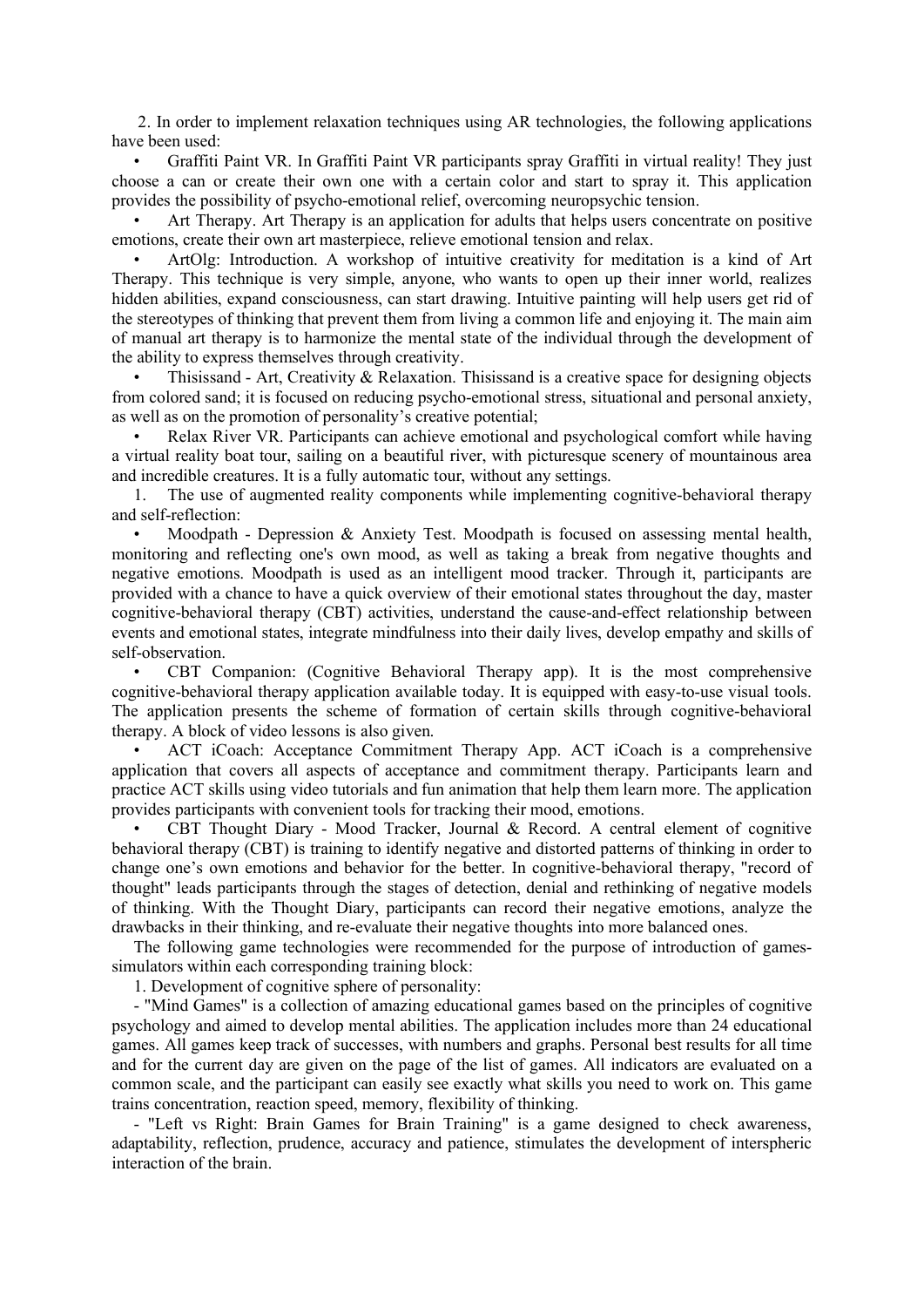- "NeuroNation" is a set of 27 interesting games, exercises and personalized courses that stimulate the development of intelligence, memory and logical thinking, increase volume and concentration of attention.

- "Lumosity" is a set of 25 cognitive games that stimulate development

cognitive and motivational sphere of personality.

- "Brain Games" is an interesting brain simulator which consists of various games: games for memory development, thinking, cognitive games, intelligence games, attentiveness games. An application with simulator games develops the mind, abilities, strengthens cognitive connections, expands consciousness, increases, attentiveness, trains memory, adjusts the mental process.

2. Development of emotional and volitional sphere:

- "Emoji Puzzle" is an imagination game in which you need to match pairs of emotions with associations, it stimulates the development of emotional competence;

- "Harmony" is a puzzle game that combines art therapy technology, music therapy and an exciting gameplay in which you need to click on the squares and create good symmetry. When you press each square, music plays, which stimulates the harmonization of psycho-emotional state.

- "Anti-stress" or relaxing simulation games is the collection of simulation games which helps to relax or switch attention temporarily. In this game you can listen to a bamboo bell, play with wooden cubes, move your finger on the water, press buttons, draw with chalk and so on.

3. Development of the behavioral sphere:

- "Easy Game" are the games-simulators presented in the application and provide an opportunity to make decisions based on the cognitive abilities of the individual in difficult life situations and situations that require quick choices.

- "Virtual High School Teacher 3D" is a simulator game, which stimulates the development of constructive behavioral strategies in professional activities.

- "Homescapes" is a simulator game focused on the development of constructive behavioral strategies in overcoming stressful life situations.





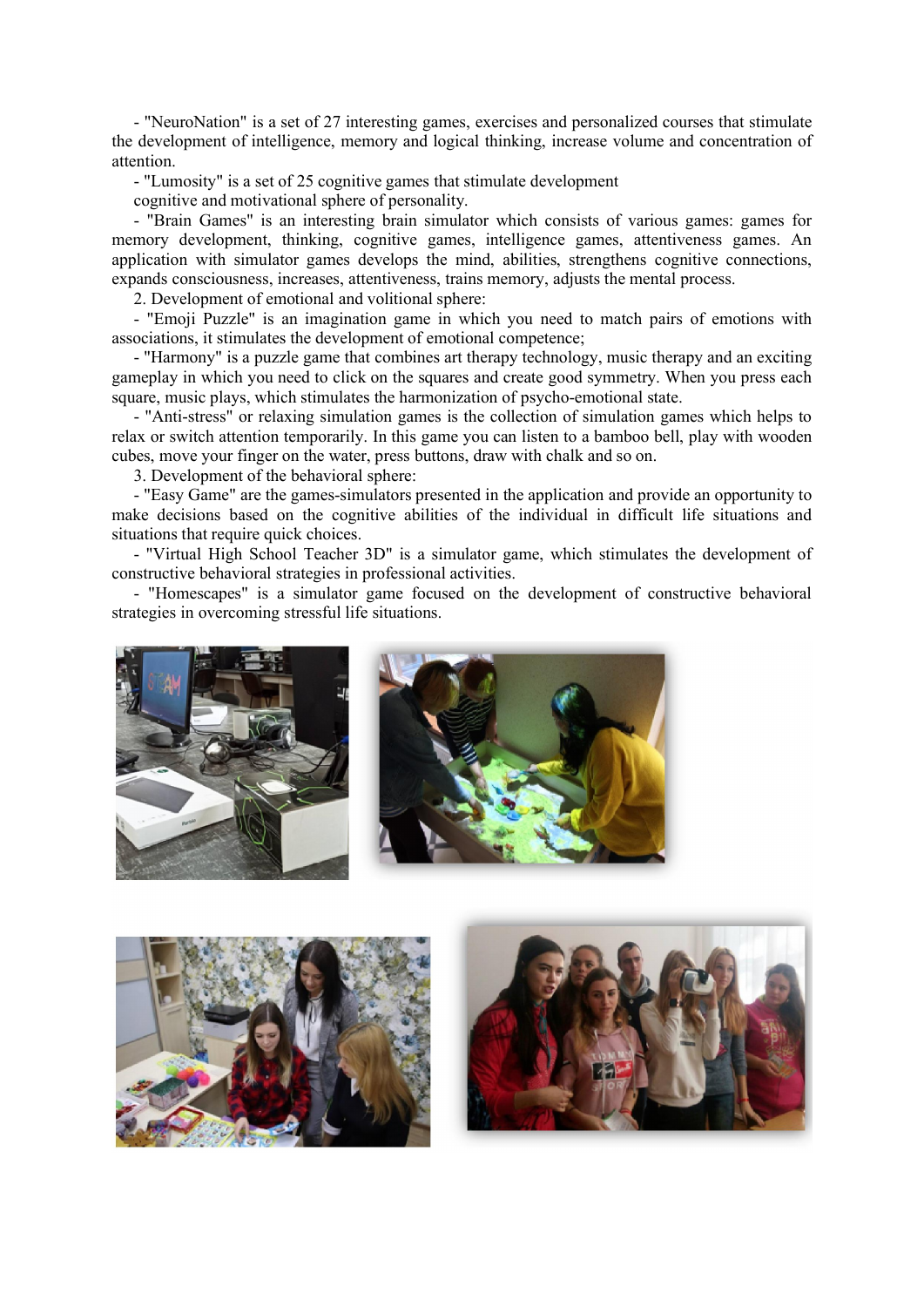Figure 3: Practical implementation of a comprehensive program "Emotional and personal competence as a vital resource in overcoming the crisis of life" with a combination of traditional psychocorrectional technologies and elements of gamification with augmented and virtual reality

We used re-diagnostic data as a criterion for assessing the effectiveness of the training and the changes that occurred with the respondents, using the method of "Indicator of coping strategies" by J. Amirkhan, the procedure for ranking ways to overcome life crises and a questionnaire on changes that occurred after training. Indicators of the experimental and control groups were compared with each other. Statistically significant differences between them were analyzed by the criterion of Mann-Whitney differences.

Representatives of the experimental group, who underwent active training with the use of gamification elements and AR / VR technologies, in contrast to the control group, which did not undergo training, showed significant changes in the choice of strategies to overcome everyday difficulties. Only 3 people from the experimental group chose, as before the training, an avoidance strategy, and the vast majority implement new active methods of overcoming. The vast majority of the control group did not change their strategies for solving daily problems. The Mann-Whitney test shows statistically significant differences between the results of the experimental and control groups  $(164$  at  $p = 0.05)$ .

#### Table 4

Comparative data of the researchers using the method of "Indicator of coping strategies" by J. Amirkhan

| <b>Strategies</b>                |                           |      | Experimental group |      | Control group            |      |                |      |
|----------------------------------|---------------------------|------|--------------------|------|--------------------------|------|----------------|------|
|                                  | <b>Before</b><br>training |      | After              |      | Before training          |      | After          |      |
|                                  | Pers<br>ons               | %    | Persons            | %    | Persons                  | %    | Persons        | %    |
| Problem<br>solving<br>Search for | $\overline{\phantom{0}}$  |      | 11                 | 47,8 | $\overline{\phantom{a}}$ |      | $\overline{2}$ | 8,7  |
| social<br>support                | 5                         | 21,7 | 9                  | 39,1 | 4                        | 17,4 | 5              | 21,7 |
| Avoidance                        | 18                        | 78,3 | 3                  | 13,1 | 19                       | 82,6 | 16             | 69,6 |

As a result of the re-ranking of coping techniques according to the criteria "It is important for me" and "I will use it in the future", out of 25 representatives of the experimental group 17 showed a coincidence of sets of coping methods that are important to them and that they will use in the future (Table 4). This is an indicator of a high level of awareness of these methods and their acceptance (the value of Spearman's rank correlation coefficient varies in the range from  $+0.46$  to  $+0.71$  at the significance level  $p \le 0.001$ ). That is, these subjects significantly improved their results and were assigned by us to the group with a "high level of acceptance of ways to overcome life crises", which also includes representatives of the control group (Fig 4). This is confirmed by Student's t-test, which shows insignificant differences between the two samples  $(2.34$  at the level of significance  $p \le 0.05$ ).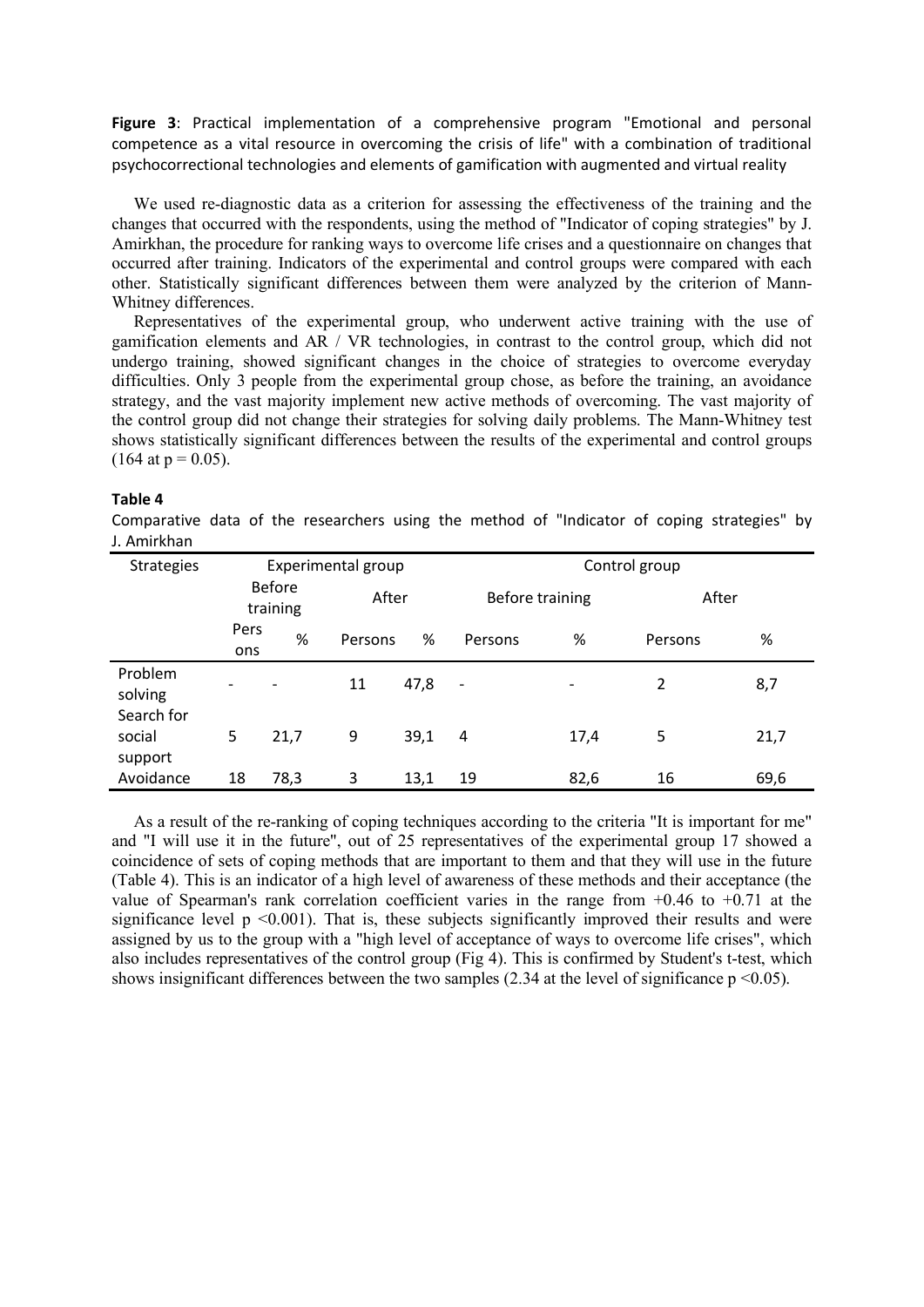

Figure 4: Comparative data of the studied by the method of ranking ways to overcome life crises

5 young people from the experimental group, according to the ranking, showed a result identical to the one they demonstrated before the training, ie 2 people remained in the group "confused" and 3 - "low level of acceptance of ways to overcome". Perhaps, the positive changes in these subjects would be more pronounced if they had the opportunity to receive additional training in the formation of practical skills of choice and application of possible ways to overcome life crises. In contrast to the experimental group, most of the control group (21 people) did not change their level of acceptance of crisis management techniques, only 2 people were able to improve their previous result and showed a high level. The differences between the control and experimental groups are statistically significant. The Mann-Whitney test is equal to 161 at the significance level  $p = 0.05$ .

According to the results of the survey, the vast majority of respondents noted and named specific changes that they were able to notice in themselves, their own behavior, etc. (Table 5).

## Table 5

The results of self-assessment of changes in the experimental group

| The nature of the changes                                                                              | Persons |
|--------------------------------------------------------------------------------------------------------|---------|
| Convinced of their ability to cope with life's difficulties                                            | 21      |
| Learned to control their emotions                                                                      | 19      |
| Learned different ways and techniques to deal with problems                                            | 18      |
| Understood the value of supporting relatives and friends in difficult situations                       | 17      |
| Self-confidence has increased                                                                          | 17      |
| Learned to analyze problem situations                                                                  | 17      |
| Became more positive about themselves                                                                  | 15      |
| Anxiety decreased                                                                                      | 13      |
| Self-esteem has increased                                                                              | 12      |
| Understood the need for more flexible behavior in a problematic life situation                         | 11      |
| Became calmer                                                                                          | 10      |
| They found that there is a way out of any situation                                                    | 9       |
| We were convinced that it is possible to change oneself                                                | 8       |
| We understand that if the situation cannot be resolved, it is possible to change the<br>attitude to it | 8       |
| Learned to perceive problems philosophically                                                           | 6       |
| Learned to plan their actions                                                                          | 5       |
| Gained new life experience                                                                             | 3       |
| Gained new life experience                                                                             | 3       |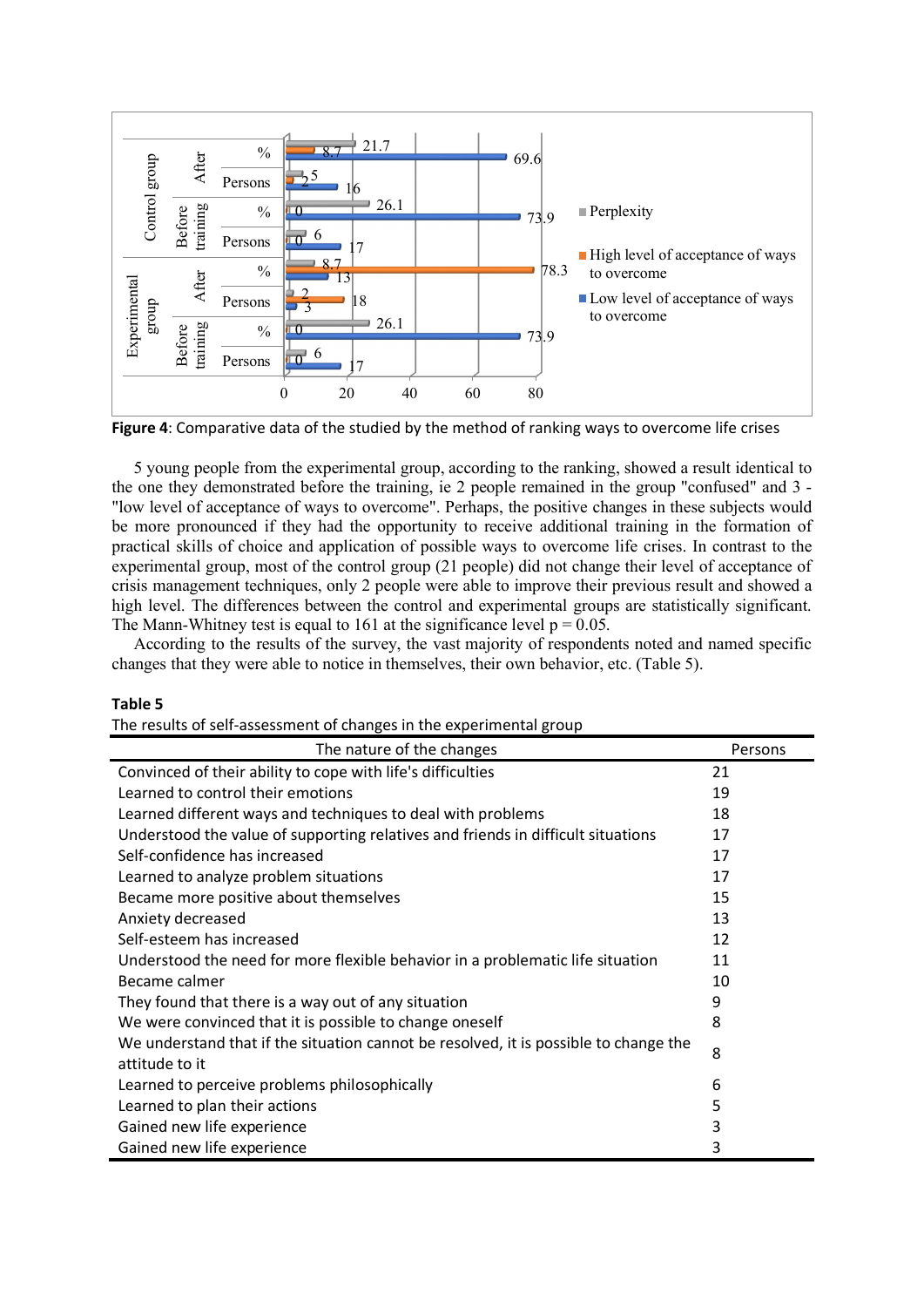The results presented in Table 5 show that the vast majority of the experimental group named the changes that took place in themselves, the experience and skills of self-regulation of emotions, which, in our opinion, also indicates the effectiveness of the training program with elements of gamification.

## 5. Conclusions and Recommendations for Future Research

The key features of the education system are the results of globalization and technologization, which can be observed at the present stage of society development. Under the conditions of globalization, a network model of knowledge dissemination is being formed. It is characterized by the rapid dissemination of a new information product through the Internet. In the context of the society technological development, new approaches and for-mats for the presentation and transfer of knowledge are being formed. They provide available, high quality and personalized access; new conditions of professional activity realization due to the development of modern technologies (artificial intelligence, robotics, 3D modeling and prototyping, virtual reality, etc.). Analyzing the works of foreign authors on this topic, it should be noted that the increasing popularity of the augmented reality technology and interest to it, at the present moment, is driven by the research works that provide the rational for the prospects of using augmented reality technology through the expansion of production sphere and creation of completely new spheres and service markets in the near future. Due to such a global introduction of gamification components and augmented reality elements into education, our research, aimed at the implementation of an integrative approach in the development of youth's stress-resistance, choosing constructive strategies for overcoming life crises has turned out to be a very vital and important one. This research shows an innovative combination of traditional psychodiagnostic and corrective influences with of gamification components and AR/VR technologies. This research was conducted within the framework of the cooperation of laboratories – Laboratory of Psycho Physiological Research, Laboratory of Health Psychology and STEAM-Laboratory. At the methodological level of the research we have analyzed and substantiated the ways of combining traditional methods with gamification components and AR/VR technologies, and the model of development of constructive strategies for overcoming life crises in adolescence. At the empirical level, the effectiveness of implementing gamification components and AR/VR technologies into the process of stress resistance development, as an integrative feature of future specialist, that directly influences productivity and efficiency of the future activity, has been proved. The perspectives for further research are the following: development of the concept of the purposeful use of gamification components and AR/VR technologies while constructing an effective personalityoriented vector of higher education; research of the impact of augmented reality elements on a person's mental characteristics.

## 6. References

- [1] Parsons, T.D., Iye, A., Cosand, L., Courtney, C., Rizzo, A.A. Neurocognitive and Psychophysiological Analysis of Human Perfomance within Virtual Reality Environments. Medi-cine Meets Virtual Reality, 2009, 247–252.
- [2] Kruglyk, V. S., Osadchyi, V. V. Developing competency in programming among future software engineers. Integration of Education, 2019, 23(4), 587–606. doi:10.15507/1991- 9468.097.023.201904.587-606.
- [3] Avsar, E.K. Analysis of gamification of education. The Online Journal of New Horizons in Education, 2017, 7 (1), 20–23.
- [4] Kapp, K.M. Gamification designs for instruction. Instructional-design theories and models: The learner-centered paradigm of education, 2016, pp. 351-383. doi:10.4324/9781315795478.
- [5] Werbach, K. (Re)Defining Gamification. Springer Lecture Notes in Computer Science, 2014, 8462 Available at: http://works.bepress.com/kevin\_werbach/3/
- [6] Deterding, S. Interaction tension: A sociological model of attention and emotion demands in video gaming. Media and Communication, 2019, 7(4), 226-236. doi:10.17645/mac.v7i4.2366.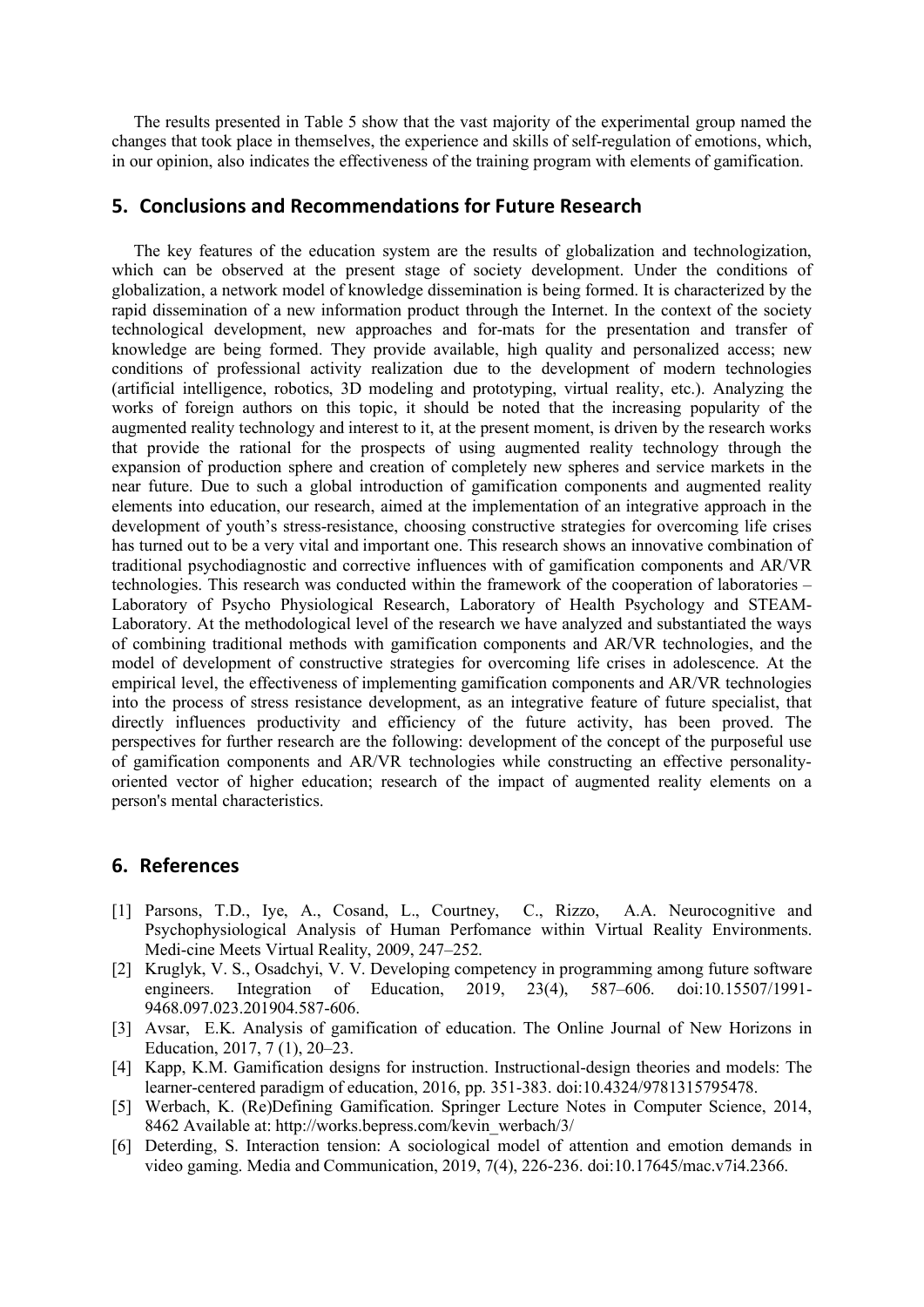- [7] Chou, Y., Chen, T. The implementation of digital creative teaching in design. Paper presented at the 1st IEEE International Conference on Knowledge Innovation and Invention, ICKII 2018, 274-277. doi:10.1109/ICKII.2018.8569196.
- [8] Kumar, J., Herger, M., Deterding, S., Schnaars, S., Landes M. Webb, E. Gamification @ work. Paper presented at the Conference on Human Factors in Computing Systems - Proceedings, 2013-April 2013, 2427-2432. doi:10.1145/2468356.2468793.
- [9] Cong, G., Domeniconi, G., Yang, C., Shapiro J., and Chen, B. Video action recognition with an additional end-to-end trained temporal stream. Paper presented at the Proceedings - 2019 IEEE Winter Conference on Applications of Computer Vision, WACV 2019, 51-60. doi:10.1109/WACV.2019.00013.
- [10] Koster, P., Kamperman, F., Lenoir P., and Vrielink K. Identity-based DRM: Personal entertainment domain, 2006. doi:10.1007/11926214\_4.
- [11] Vakaliuk, T., Kontsedailo, V., Antoniuk, D., Korotun, O., Semerikov S., and Mintii, I. Using game dev tycoon to develop professional soft competencies for future engineers-programmers. Paper presented at the CEUR Workshop Proceedings, 2020, 2732, pp. 808-822.
- [12] Bugaeva, V. Yu. Gamification as a way of forming active professional behavior of future IT specialists. Pedagogy and Psychology, 2017, 56, pp. 129-135.
- [13] Spirin, O., Oleksiuk, V., Balyk, N., Lytvynova S. and Sydorenko, S. The blended methodology of learning computer networks: Cloud-based approach. Paper presented at the CEUR Workshop Proceedings, 2019, 2393 68-80.
- [14] Pinchuk, O., Tkachenko, V., Burov, O. AV and VR as Gamification of Cognitive Tasks Competences Proceedings of the 15th International Conference on ICT in Education, Research and Industrial Applications. Integration, Harmonization and Knowledge Transfer (2387), pp. 437-442.
- [15] Bilousova, L., Gryzun, L., Zhytienova, N., Pikalova, V. Search algorithms learning based on cognitive visualization. Paper presented at the CEUR Workshop Proceedings, 2019, 2387 472- 478.
- [16] Martinez Bastida, J. P., Gavrilenko, E. V., Chukhray, A. G. Developing a Pedagogical Intervention Support based on Bayesian Networks of the 13th International Conference on ICT in Education, Research and Industrial Applications. Integration, Harmonization and Knowledge Transfer, ICT in Education, 2017, 265–272.
- [17] Sabo, R., Rajčáni, J. and Ritomsky, M. Designing database of speech under stress using a simulation in virtual reality. Paper presented at the DISA 2018 - IEEE World Symposium on Digital Intelligence for Systems and Machines, Proceedings, 2018, 321-326. doi:10.1109/DISA.2018.8490641.
- [18] Dobbins, C., Fairclough, S., Lisboa, P., and Navarro, F. F. G. A lifelogging platform towards detecting negative emotions in everyday life using wearable devices. Paper presented at the 2018 IEEE International Conference on Pervasive Computing and Communications Workshops, PerCom Workshops 2018, 306-311. doi:10.1109/PERCOMW.2018.8480180.
- [19] Ståhl, A., Höök, K., Svensson, M., Taylor, A. S. and Combetto, M.Experiencing the Affective Diary. Personal and Ubiquitous Computing, 2008, 13(5), 365–378. doi:10.1007/s00779-008- 0202-7.
- [20] MacLean, D., Roseway, A., and Czerwinski, M. MoodWings: A wearable biofeedback device for real-time stress intervention. Paper presented at the ACM International Conference Proceeding Series, 2013. doi:10.1145/2504335.2504406.
- [21] McDuff, D., Karlson, A., Kapoor, A., Roseway, A., and Czerwinski, M. AffectAura. Proceedings of the 2012 ACM Annual Conference on Human Factors in Computing Systems - CHI '12, 2012, 849–858. doi:10.1145/2207676.2208525.
- [22] Paredes, P. and Chan, M. CalmMeNow. Proceedings of the 2011 Annual Conference Extended Abstracts on Human Factors in Computing Systems - CHI EA '11, 2011, 1699-1704. doi:10.1145/1979742.1979831.
- [23] Sano, A., Phillips, A. J., Yu, A.Z., McHill, A.W., Taylor, S., Jaques, N., …, Picard, R.W. Recognizing academic performance, sleep quality, stress level, and mental health using personality traits, wearable sensors and mobile phones. 2015 IEEE 12th International Conference